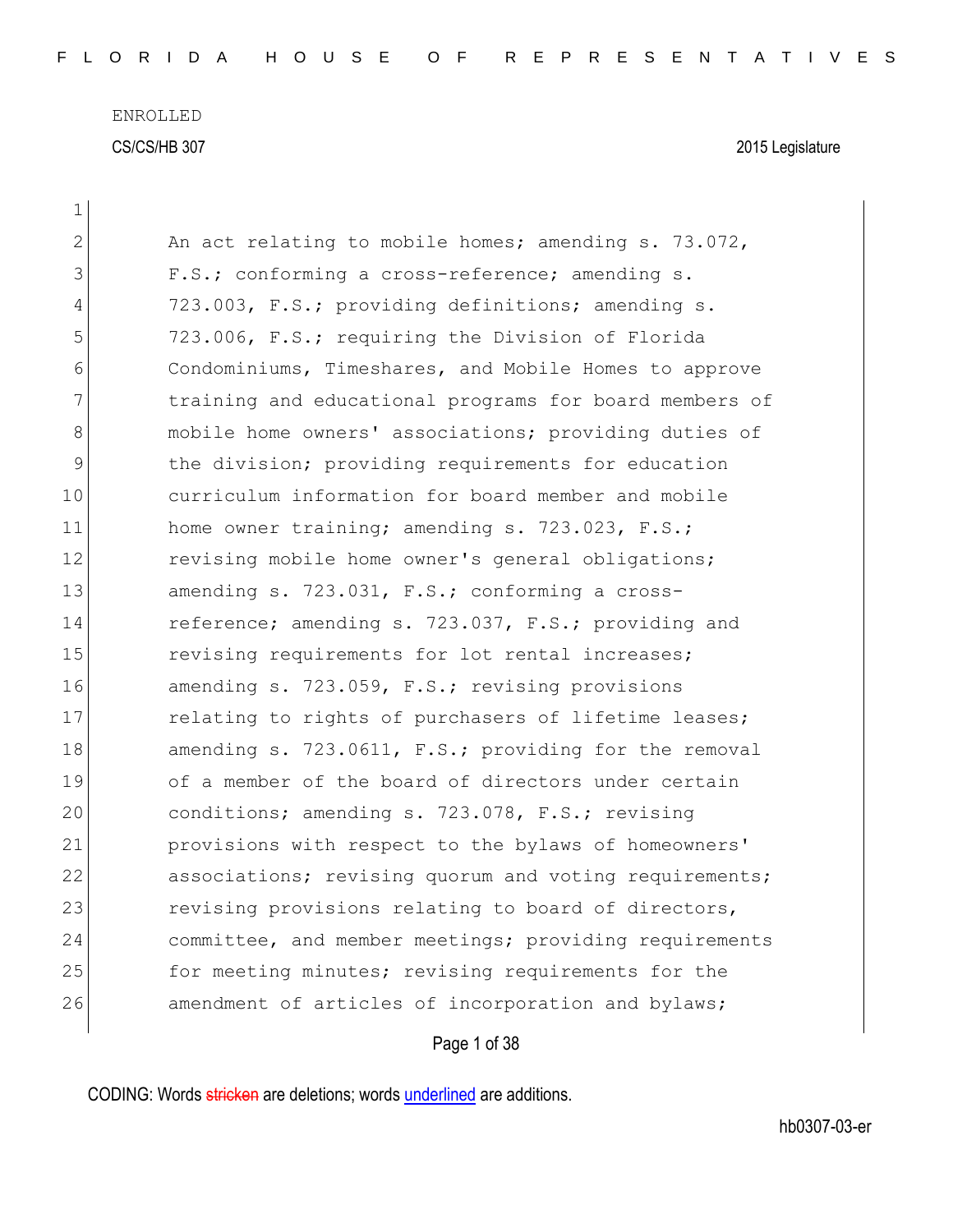|  |  |  |  |  |  |  |  | FLORIDA HOUSE OF REPRESENTATIVES |  |  |  |  |  |  |  |  |  |  |  |  |  |  |  |  |  |  |  |  |  |  |  |  |  |  |
|--|--|--|--|--|--|--|--|----------------------------------|--|--|--|--|--|--|--|--|--|--|--|--|--|--|--|--|--|--|--|--|--|--|--|--|--|--|
|--|--|--|--|--|--|--|--|----------------------------------|--|--|--|--|--|--|--|--|--|--|--|--|--|--|--|--|--|--|--|--|--|--|--|--|--|--|

| 27 | revising requirements for the recall of board members;             |
|----|--------------------------------------------------------------------|
| 28 | creating s. 723.1255, F.S.; providing requirements for             |
| 29 | the alternative resolution of recall disputes;                     |
| 30 | creating s. 723.0781, F.S.; specifying certification               |
| 31 | or educational requirements for a newly elected or                 |
| 32 | appointed board member; amending s. 723.079, F.S.;                 |
| 33 | revising and providing requirements relating to the                |
| 34 | official records of the association; providing an                  |
| 35 | effective date.                                                    |
| 36 |                                                                    |
| 37 | Be It Enacted by the Legislature of the State of Florida:          |
| 38 |                                                                    |
| 39 | Section 1. Subsection (1) of section 73.072, Florida               |
| 40 | Statutes, is amended to read:                                      |
| 41 | 73.072 Mobile home parks; compensation for permanent               |
| 42 | improvements by mobile home owners.-                               |
| 43 | When all or a portion of a mobile home park as defined<br>(1)      |
| 44 | in s. 723.003 $723.003(6)$ is appropriated under this chapter, the |
| 45 | condemning authority shall separately determine the compensation   |
| 46 | for any permanent improvements made to each site. This             |
| 47 | compensation shall be awarded to the mobile home owner leasing     |
| 48 | the site if:                                                       |
| 49 | The effect of the taking includes a requirement that<br>(a)        |
| 50 | the mobile home owner remove or relocate his or her mobile home    |
| 51 | from the site;                                                     |
| 52 | The mobile home owner currently leasing the site has<br>(b)        |
|    | Page 2 of 38                                                       |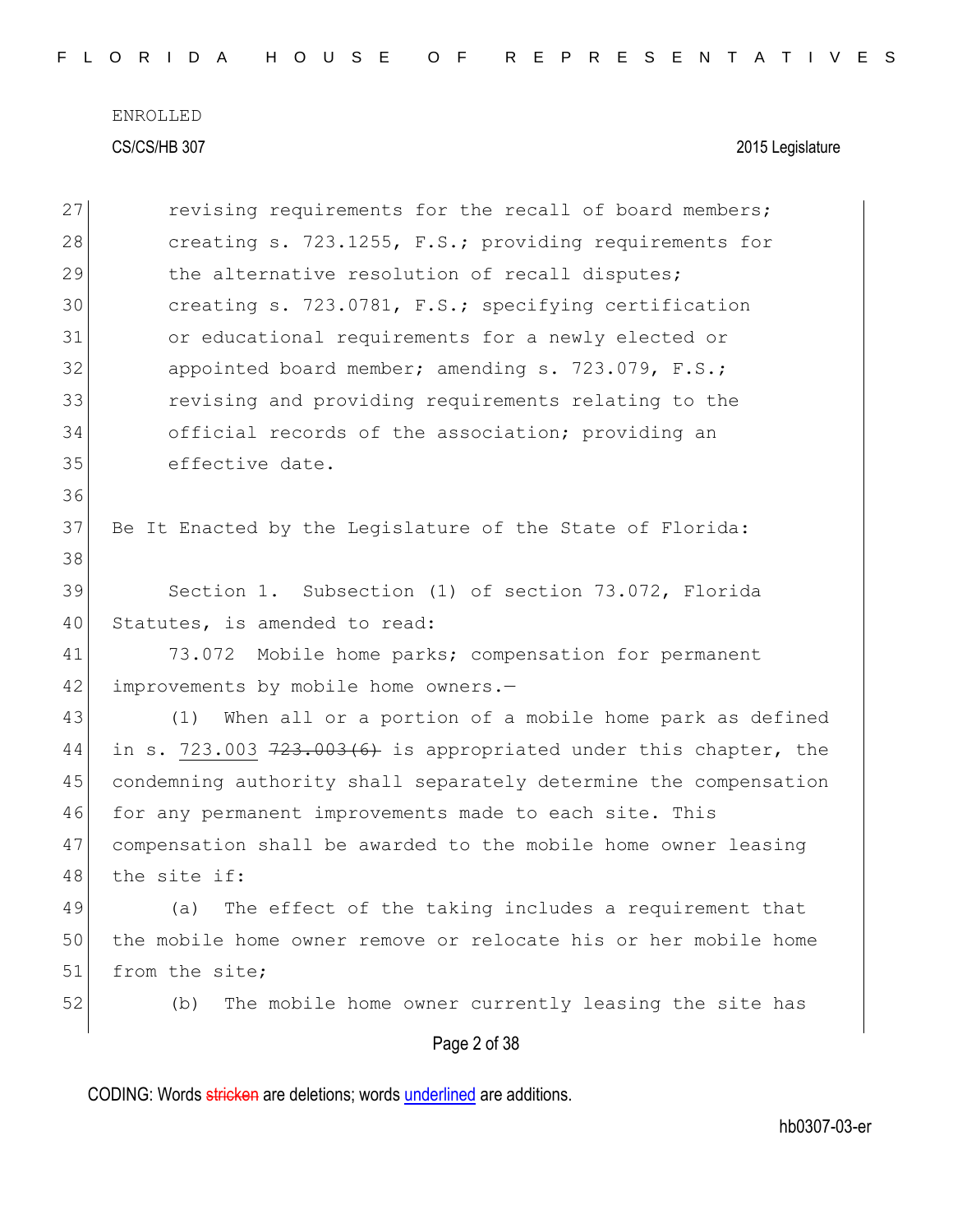57

| 53 | paid for the permanent improvements to the site; and             |
|----|------------------------------------------------------------------|
| 54 | (c) The value of the permanent improvements on the site          |
| 55 | exceeds \$1,000 as of the date of taking.                        |
| 56 | Section 2. Section 723.003, Florida Statutes, is amended         |
| 57 | to read:                                                         |
| 58 | 723.003 Definitions. As used in this chapter, the term           |
| 59 | following words and terms have the following meanings unless     |
| 60 | elearly indicated otherwise:                                     |
| 61 | $(1)$ $(14)$ The term "Discrimination" or "discriminatory"       |
| 62 | means that a homeowner is being treated differently as to the    |
| 63 | rent charged, the services rendered, or an action for possession |
| 64 | or other civil action being taken by the park owner, without a   |
| 65 | reasonable basis for the different treatment.                    |
| 66 | $(2)$ $(1)$ The term "Division" means the Division of Florida    |
| 67 | Condominiums, Timeshares, and Mobile Homes of the Department of  |
| 68 | Business and Professional Regulation.                            |
| 69 | "Electronic transmission" means a form of<br>(3)                 |
| 70 | communication, not directly involving the physical transmission  |
| 71 | or transfer of paper, that creates a record that may be          |
| 72 | retained, retrieved, and reviewed by a recipient and that may be |
| 73 | directly reproduced in a comprehensible and legible paper form   |
| 74 | by the recipient through an automated process, such as a printer |
| 75 | or copy machine. Examples of electronic transmission include,    |
| 76 | but are not limited to, telegrams, facsimile transmission of     |
| 77 | images, and text that is sent via e-mail between computers.      |
| 78 | Electronic transmission does not include oral communication by   |
|    |                                                                  |

Page 3 of 38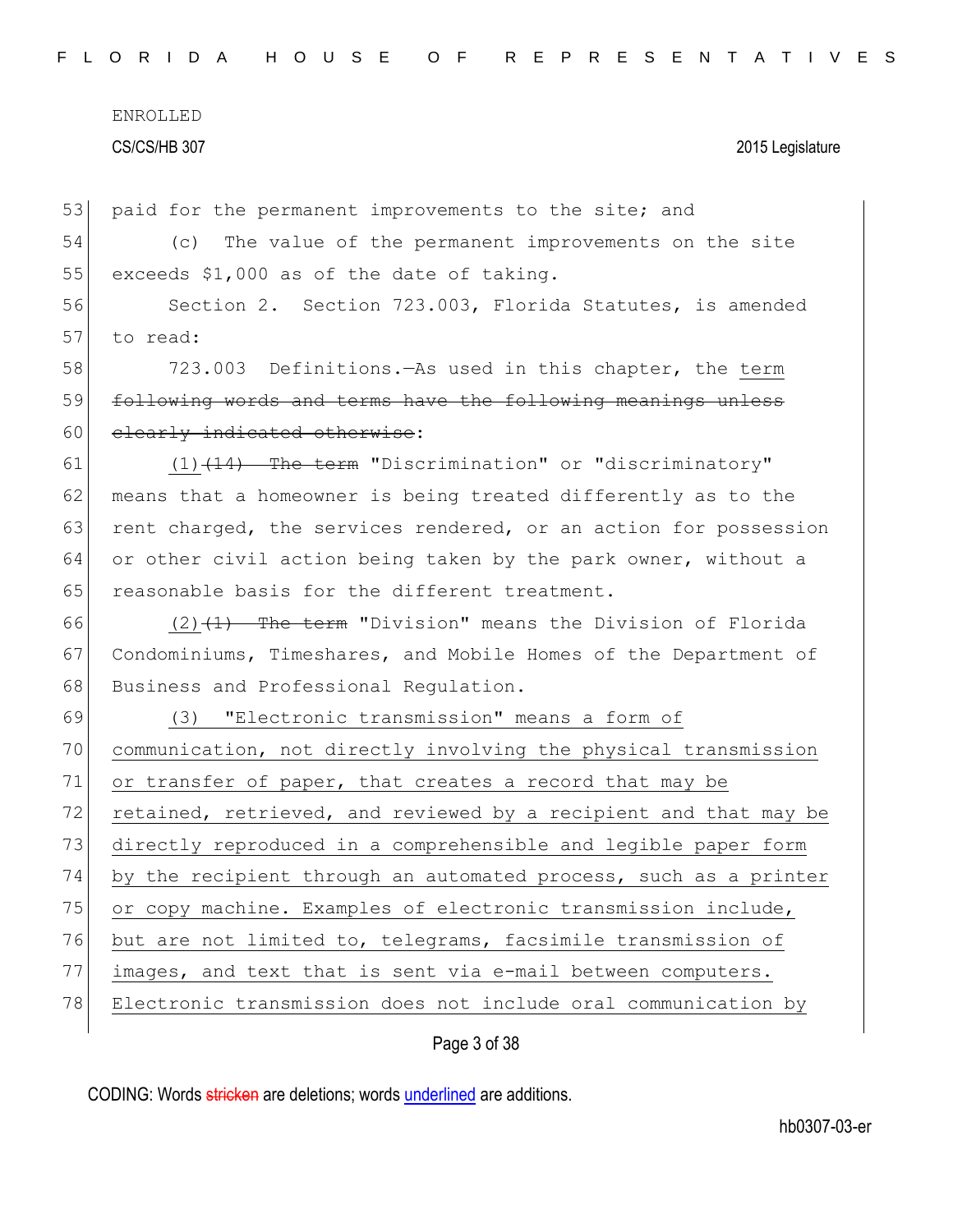79 telephone.

80 (4) "Homeowners' association" means a corporation for 81 profit or not for profit, which is formed and operates in 82 compliance with ss. 723.075-723.079; or, in a subdivision the 83 homeowners' association authorized in the subdivision documents 84 in which all home owners must be members as a condition of 85 ownership. 86 (5) "Homeowners' committee" means a committee, not to 87 exceed five persons in number, designated by a majority of the 88 affected homeowners in a mobile home park or a subdivision; or, 89 if a homeowners' association has been formed, designated by the 90 board of directors of the association. The homeowners' committee 91 is designated for the purpose of meeting with the park owner or 92 park developer to discuss lot rental increases, reduction in 93 services or utilities, or changes in rules and regulations and 94 any other matter authorized by the homeowners' association, or 95 the majority of the affected home owners, and who are authorized 96 to enter into a binding agreement with the park owner or 97 subdivision developer, or a binding mediation agreement, on 98 behalf of the association, its members, and all other mobile 99 home owners in the mobile home park. 100  $(6)$   $(2)$  The term "Lot rental amount" means all financial 101 obligations, except user fees, which are required as a condition 102 of the tenancy.

## 103 (7)(a) "Mediation" means a process whereby a mediator 104 appointed by the Division of Florida Condominiums, Timeshares,

Page 4 of 38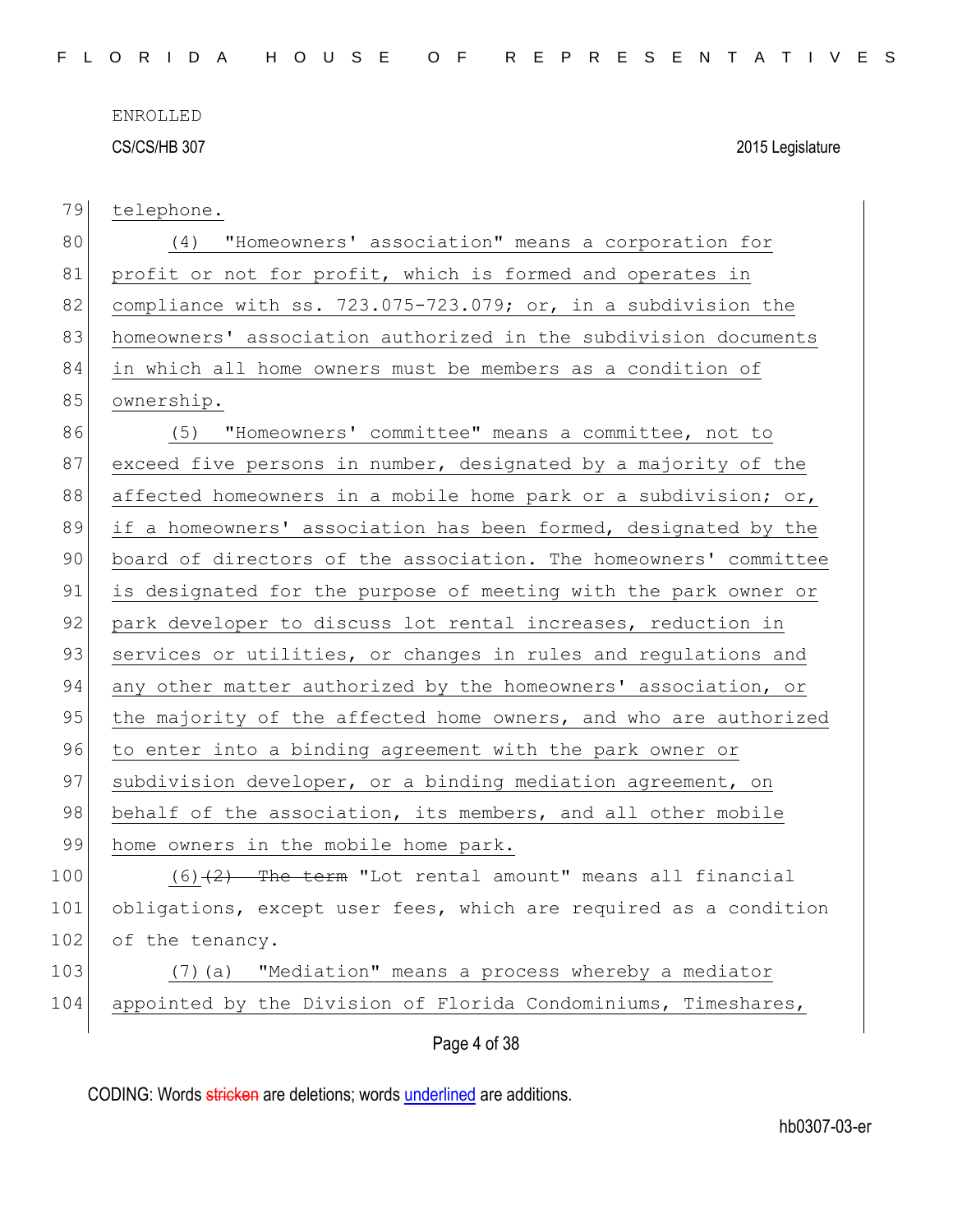| FLORIDA HOUSE OF REPRESENTATIVES |  |  |  |  |  |  |  |  |
|----------------------------------|--|--|--|--|--|--|--|--|
|----------------------------------|--|--|--|--|--|--|--|--|

ENROLLED

CS/CS/HB 307 2015 Legislature

Page 5 of 38 105 and Mobile Homes, or mutually selected by the parties, acts to 106 encourage and facilitate the resolution of a dispute. It is an 107 informal and nonadversarial process with the objective of 108 helping the disputing parties reach a mutually acceptable 109 agreement. 110 (b) For purposes of mediation under ss. 723.037 and 111 723.038, the term "parties" means a park owner as defined in 112 subsection (13) and a homeowners' committee selected pursuant to 113 s. 723.037. 114  $(8)$   $(3)$  The term "Mobile home" means a residential 115 structure, transportable in one or more sections, which is 8 116 body feet or more in width, over 35 body feet in length with the 117 hitch, built on an integral chassis, designed to be used as a 118 dwelling when connected to the required utilities, and not 119 originally sold as a recreational vehicle, and includes the 120 plumbing, heating, air-conditioning, and electrical systems 121 contained therein. 122 (9) "Mobile home lot" means a lot described by a park 123 owner pursuant to the requirements of s 723.012, or in a 124 disclosure statement pursuant to s. 723.013, as a lot intended 125 for the placement of a mobile home. 126  $(10)$   $(4)$  The term "Mobile home lot rental agreement" or 127 | "rental agreement" means any mutual understanding or lease, 128 whether oral or written, between a mobile home owner and a 129 mobile home park owner in which the mobile home owner is 130 entitled to place his or her mobile home on a mobile home lot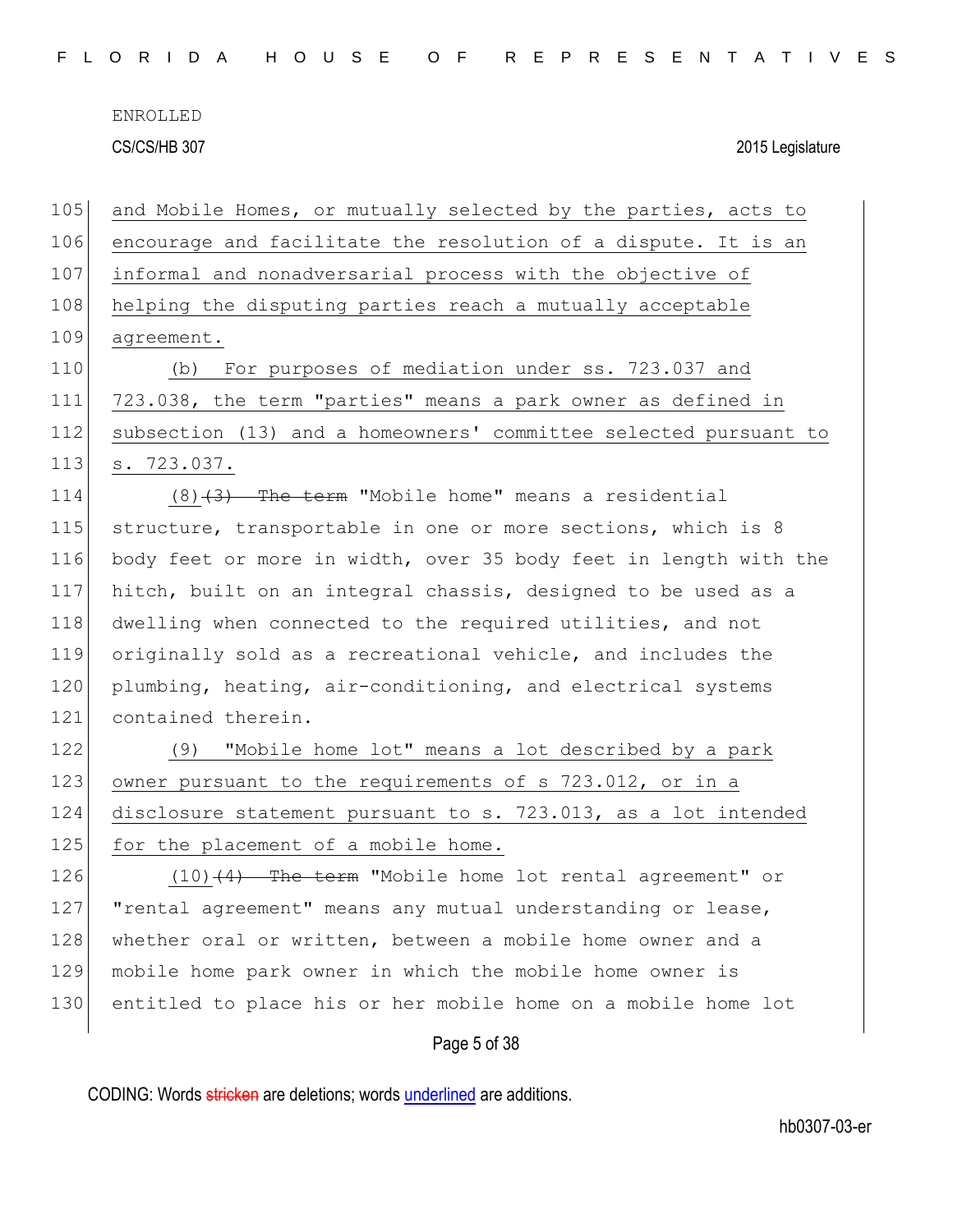131 for either direct or indirect remuneration of the mobile home 132 park owner.

133 (11)<del>(5) The term</del> "Mobile home owner," "mobile homeowner," 134  $\leftrightarrow$  "home owner," or "homeowner" means a person who owns a mobile 135 home and rents or leases a lot within a mobile home park for 136 residential use.

137 (12)<del>(6) The term</del> "Mobile home park" or "park" means a use 138 of land in which lots or spaces are offered for rent or lease 139 for the placement of mobile homes and in which the primary use 140 of the park is residential.

141 (13)<del>(7) The term</del> "Mobile home park owner" or "park owner" 142 means an owner or operator of a mobile home park.

143 (14)<del>(8) The term</del> "Mobile home subdivision" means a 144 subdivision of mobile homes where individual lots are owned by 145 owners and where a portion of the subdivision or the amenities 146 exclusively serving the subdivision are retained by the 147 subdivision developer.

148 (15) "Offering circular" has the same meaning as the term 149 "prospectus" as it is used in this chapter.

150 (16)<del>(9) The term</del> "Operator of a mobile home park" means 151 either a person who establishes a mobile home park on land that 152 which is leased from another person or a person who has been 153 delegated the authority to act as the park owner in matters 154 relating to the administration and management of the mobile home 155 park, including, but not limited to, authority to make decisions 156 relating to the mobile home park.

#### Page 6 of 38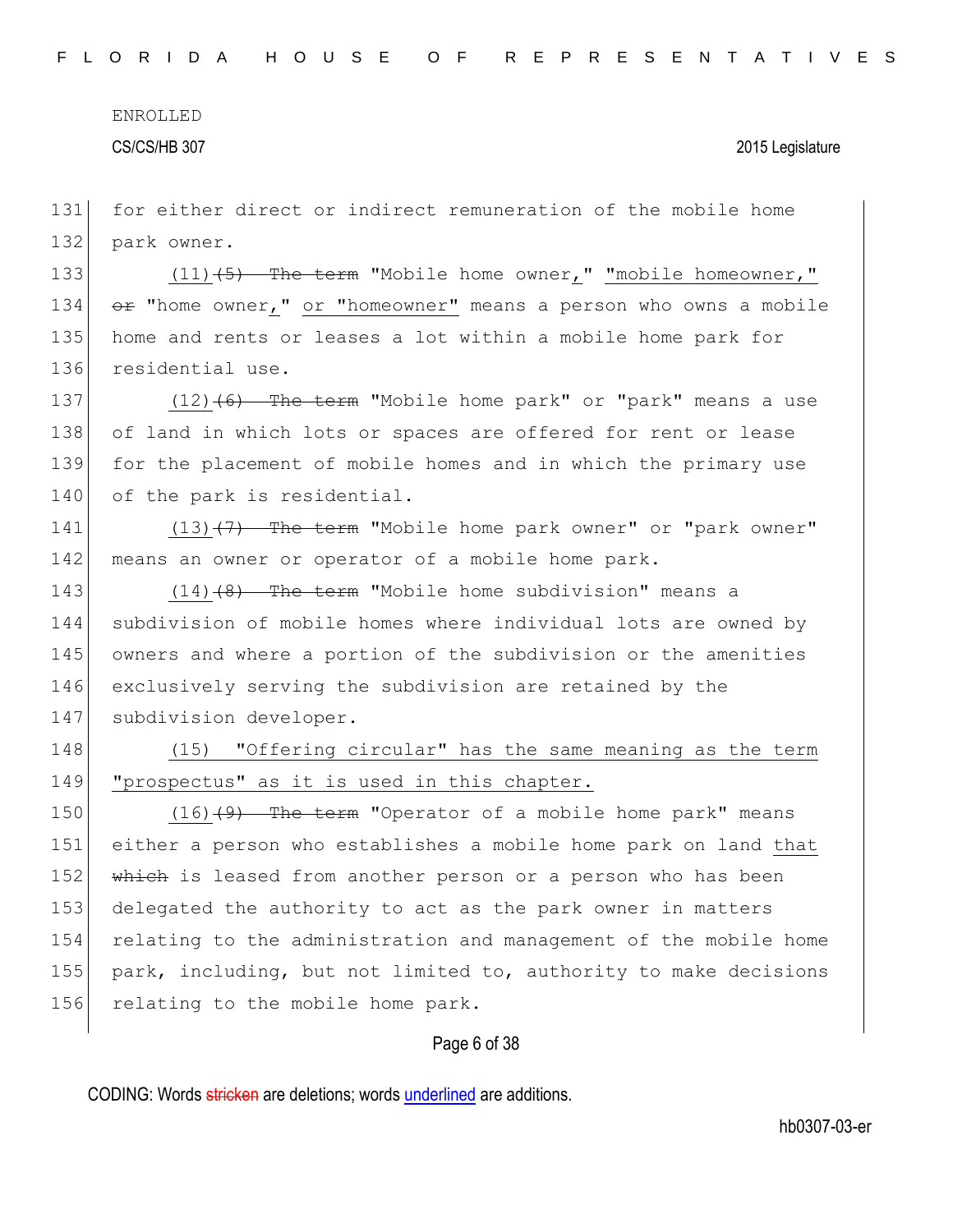157 (17)<del>(10) The term</del> "Pass-through charge" means the mobile 158 home owner's proportionate share of the necessary and actual 159 direct costs and impact or hookup fees for a governmentally 160 mandated capital improvement, which may include the necessary 161 and actual direct costs and impact or hookup fees incurred for 162 capital improvements required for public or private requlated 163 utilities.

164 (18)<del>(11) The term</del> "Proportionate share" as used in 165 subsection (17)  $(10)$  means an amount calculated by dividing 166 equally among the affected developed lots in the park the total 167 costs for the necessary and actual direct costs and impact or 168 hookup fees incurred for governmentally mandated capital 169 improvements serving the recreational and common areas and all 170 affected developed lots in the park.

171 (19)<del>(15) The term</del> "Resale agreement" means a contract in 172 which a mobile home owner authorizes the mobile home park owner, 173 or the park owner's designee, to act as exclusive agent for the 174 sale of the homeowner's mobile home for a commission or fee.

175  $(20)$   $\overline{12}$  The term "Unreasonable" means arbitrary, 176 capricious, or inconsistent with this chapter.

177 (21)<del>(13) The term</del> "User fees" means those amounts charged 178 in addition to the lot rental amount for nonessential optional 179 services provided by or through the park owner to the mobile 180 home owner under a separate written agreement between the mobile 181 home owner and the person furnishing the optional service or 182 services.

### Page 7 of 38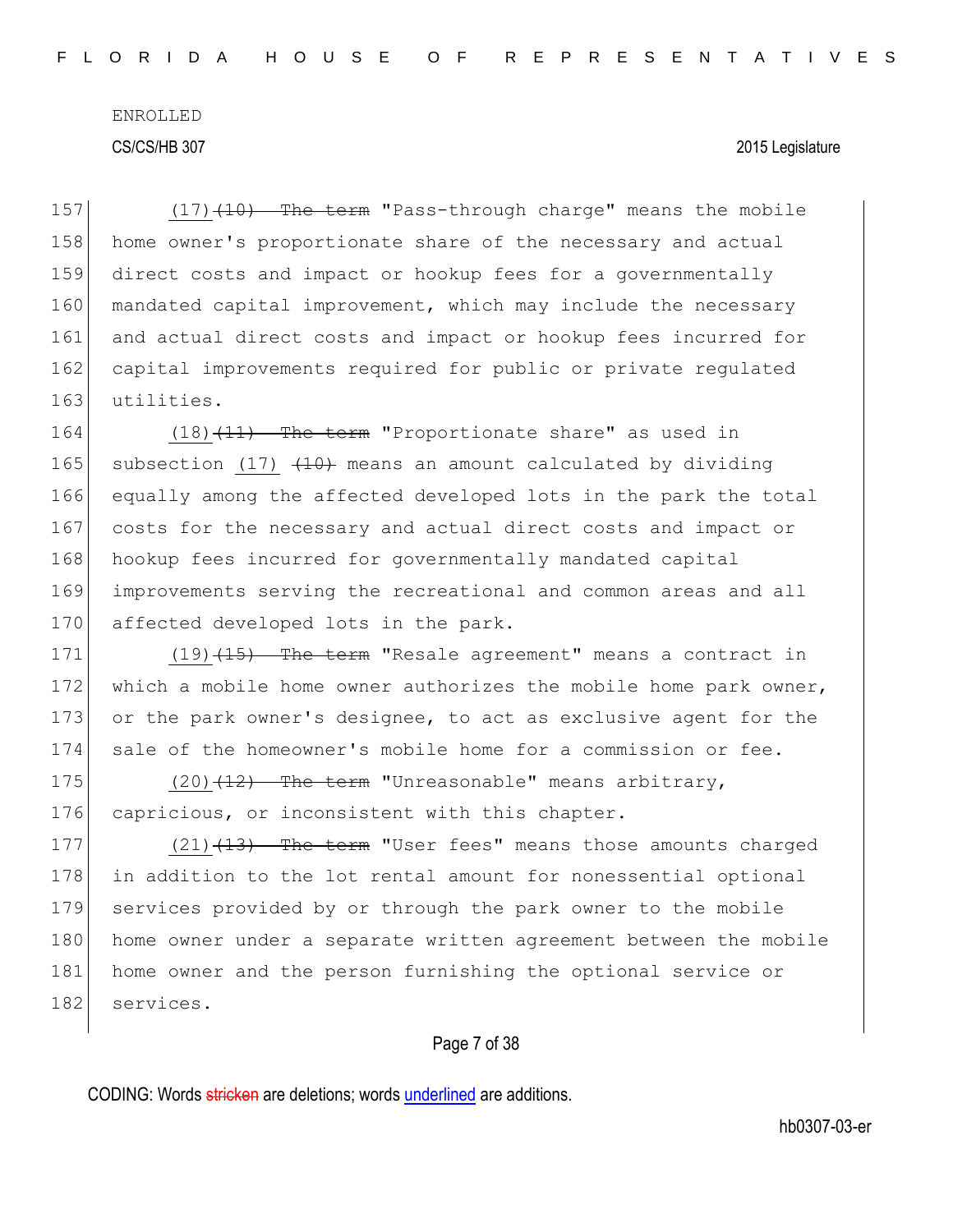| 183 | Section 3. Subsections $(12)$ , $(13)$ , and $(14)$ are added to |
|-----|------------------------------------------------------------------|
| 184 | section 723.006, Florida Statutes, to read:                      |
| 185 | 723.006 Powers and duties of division. In performing its         |
| 186 | duties, the division has the following powers and duties:        |
| 187 | (12) The division shall approve training and educational         |
| 188 | programs for board members of mobile home owners' associations   |
| 189 | formed and operated pursuant to s. 723.075(1) and mobile home    |
| 190 | owners. The training may, at the division's discretion, include  |
| 191 | web-based electronic media and live training and seminars in     |
| 192 | various locations throughout the state.                          |
| 193 | (13) The division may review and approve educational             |
| 194 | curriculums and training programs for board members and mobile   |
| 195 | home owners to be offered by providers and shall maintain a      |
| 196 | current list of approved programs and providers, and make such   |
| 197 | lists available to board members in a reasonable and cost-       |
| 198 | effective manner. The cost of such programs shall be borne by    |
| 199 | the providers of the programs. The division shall establish a    |
| 200 | fee structure for the approved training programs sufficient to   |
| 201 | recover any cost incurred by the division in operating this      |
| 202 | program.                                                         |
| 203 | Required education curriculum information for board<br>(14)      |
| 204 | member and mobile home owner training shall include:             |
| 205 | The provider of the training programs, which shall<br>(a)        |
| 206 | include the following information regarding its training and     |
| 207 | educational programs:                                            |
| 208 | A price list, if any, for the programs and copies of<br>1.       |
|     | Page 8 of 38                                                     |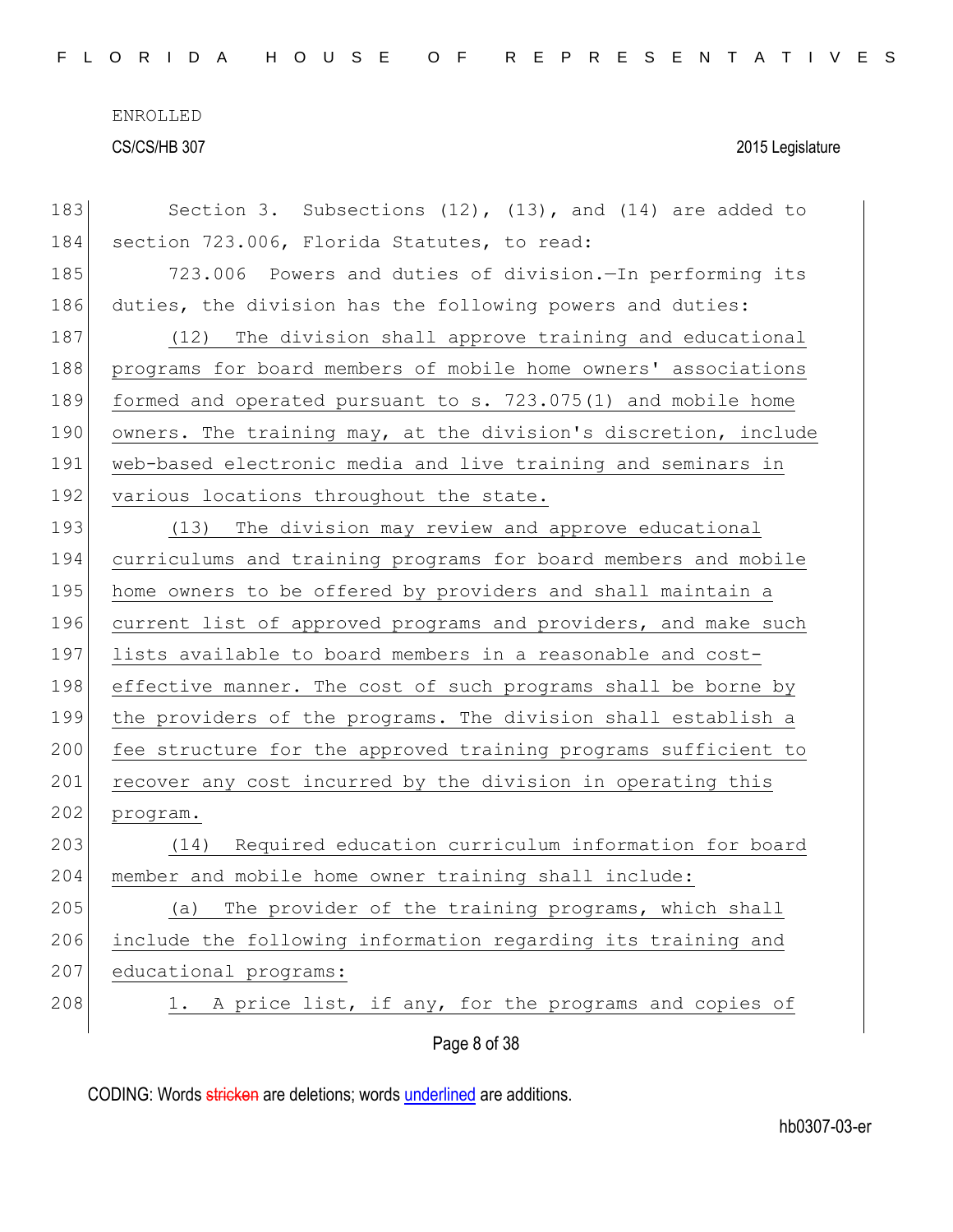| FLORIDA HOUSE OF REPRESENTATIVES |  |
|----------------------------------|--|
|----------------------------------|--|

all materials.

| 210 | The physical location where programs will be available,<br>2.    |
|-----|------------------------------------------------------------------|
| 211 | if not web-based.                                                |
| 212 | 3.<br>Dates when programs will be offered.                       |
| 213 | The curriculum of the program to be offered.<br>4.               |
| 214 | The programs shall provide information about statutory<br>(b)    |
| 215 | and regulatory matters relating to the board of directors of the |
| 216 | homeowners' association and their responsibilities to the        |
| 217 | association and to the mobile home owners in the mobile home     |
| 218 | park.                                                            |
| 219 | Programs and materials may not contain editorial<br>(C)          |
| 220 | comments.                                                        |
| 221 | The division has the right to approve and require<br>(d)         |
| 222 | changes to such education and training programs.                 |
| 223 | Section 4. Section 723.023, Florida Statutes, is amended         |
| 224 | to read:                                                         |
| 225 | 723.023 Mobile home owner's general obligations. - A mobile      |
| 226 | home owner shall at all times:                                   |
| 227 | Comply with all obligations imposed on mobile home<br>(1)        |
| 228 | owners by applicable provisions of building, housing, and health |
| 229 | codes, including compliance with all building permits and        |
| 230 | construction requirements for construction on the mobile home    |
| 231 | and lot. The home owner is responsible for all fines imposed by  |
| 232 | the local government for noncompliance with any local codes.     |
| 233 | Keep the mobile home lot which he or she occupies<br>(2)         |
| 234 | clean, neat, and sanitary, and maintained in compliance with all |
|     | Page 9 of 38                                                     |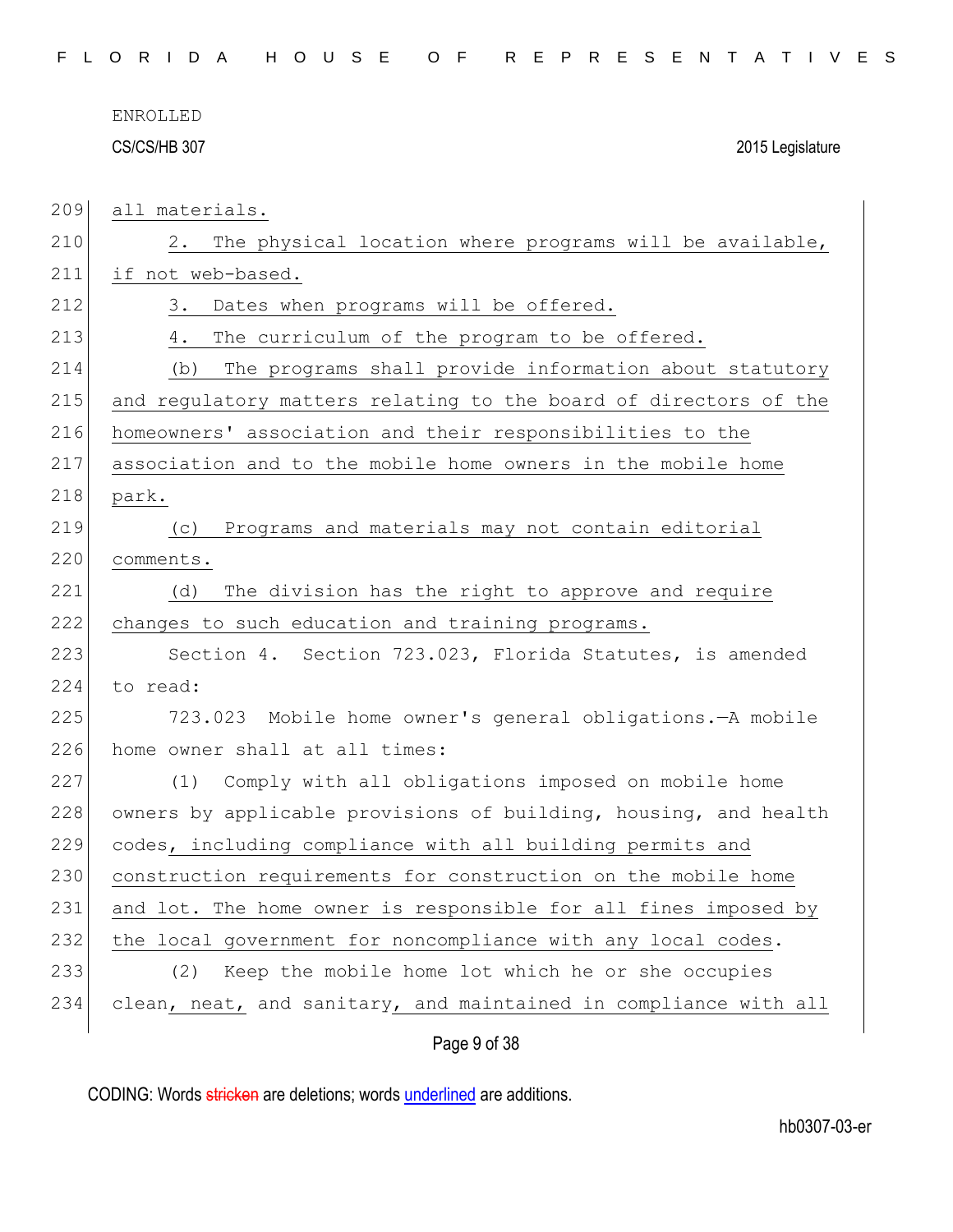235 local codes.

236 (3) Comply with properly promulgated park rules and 237 regulations and require other persons on the premises with his 238 or her consent to comply with such rules therewith and to 239 conduct themselves, and other persons on the premises with his 240 or her consent, in a manner that does not unreasonably disturb 241 other residents of the park or constitute a breach of the peace.

242 Section 5. Paragraph (b) of subsection (5) of section 243 723.031, Florida Statutes, is amended to read:

244 723.031 Mobile home lot rental agreements.—

 (5) The rental agreement shall contain the lot rental amount and services included. An increase in lot rental amount upon expiration of the term of the lot rental agreement shall be 248 in accordance with ss. 723.033 and 723.037 or s. 723.059(4), whichever is applicable, provided that, pursuant to s.  $723.059(4)$ , the amount of the lot rental increase is disclosed 251 and agreed to by the purchaser, in writing. An increase in lot rental amount shall not be arbitrary or discriminatory between similarly situated tenants in the park. No lot rental amount may 254 be increased during the term of the lot rental agreement, 255 except:

256 (b) For pass-through charges as defined in s. 723.003  $257$   $723.003(10)$ .

258 Section 6. Subsection (1) and paragraph (a) of subsection 259 (4) of section 723.037, Florida Statutes, are amended, and 260 subsection (7) is added to that section, to read:

### Page 10 of 38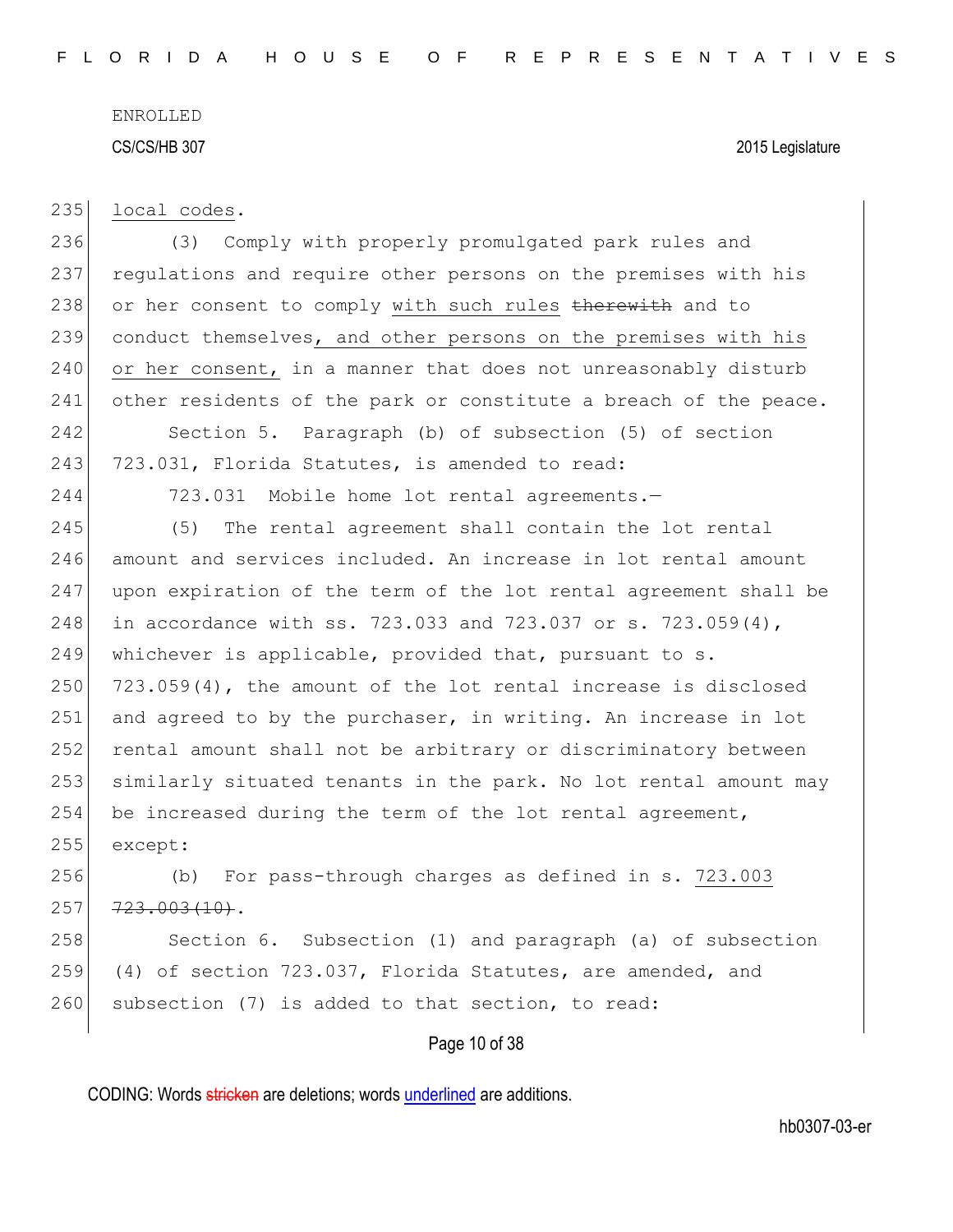261 723.037 Lot rental increases; reduction in services or  $262$  utilities; change in rules and regulations; mediation. 263 (1) A park owner shall give written notice to each 264 affected mobile home owner and the board of directors of the 265 homeowners' association, if one has been formed, at least 90 266 days before prior to any increase in lot rental amount or 267 reduction in services or utilities provided by the park owner or 268 change in rules and regulations. The notice shall identify all 269 other affected homeowners, which may be by lot number, name, 270 group, or phase. If the affected homeowners are not identified 271 by name, the park owner shall make the names and addresses 272 available upon request. The home owner's right to the 90-day 273 notice may not be waived or precluded by a home owner, or the 274 homeowners' committee, in an agreement with the park owner. 275 Rules adopted as a result of restrictions imposed by 276 governmental entities and required to protect the public health, 277 safety, and welfare may be enforced prior to the expiration of 278 the 90-day period but are not otherwise exempt from the 279 requirements of this chapter. Pass-through charges must be 280 separately listed as to the amount of the charge, the name of 281 the governmental entity mandating the capital improvement, and 282 the nature or type of the pass-through charge being levied. 283 Notices of increase in the lot rental amount due to a pass-284 through charge shall state the additional payment and starting 285 and ending dates of each pass-through charge. The homeowners' 286 association shall have no standing to challenge the increase in

### Page 11 of 38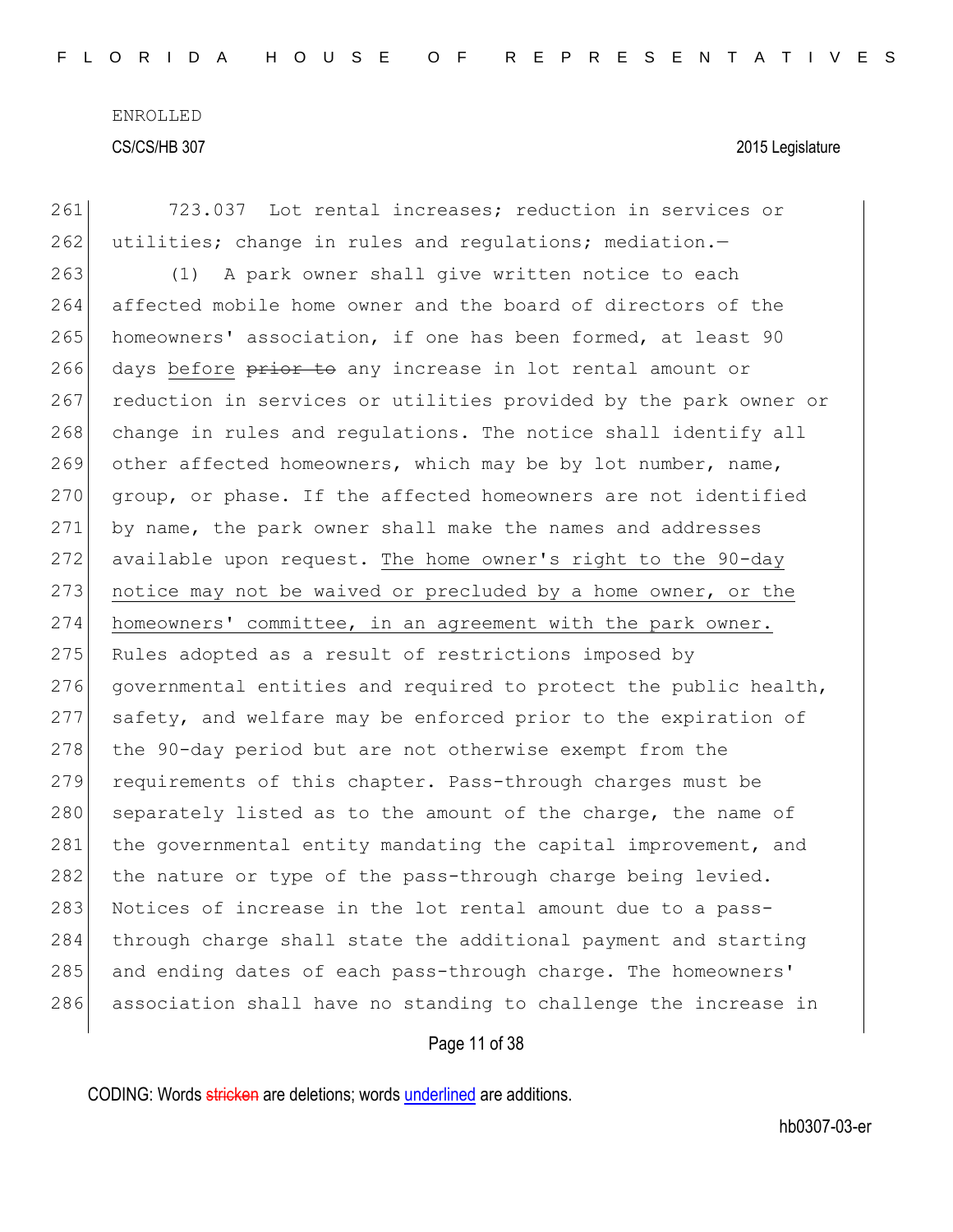287 lot rental amount, reduction in services or utilities, or change 288 of rules and regulations unless a majority of the affected 289 homeowners agree, in writing, to such representation.

 $(4)(a)$  A committee, not to exceed five in number, designated by a majority of the affected mobile home owners or by the board of directors of the homeowners' association, if 293 applicable, and the park owner shall meet, at a mutually convenient time and place no later than 60 days before the 295 effective date of the change within 30 days after receipt by the 296 homeowners of the notice of change, to discuss the reasons for the increase in lot rental amount, reduction in services or 298 utilities, or change in rules and regulations. The negotiating committee shall make a written request for a meeting with the park owner or subdivision developer to discuss those matters addressed in the 90-day notice, and may include in the request a listing of any other issue, with supporting documentation, that 303 the committee intends to raise and discuss at the meeting. 304 This subsection is not intended to be enforced by civil or

306 administrative action. Rather, the meetings and discussions are 307 intended to be in the nature of settlement discussions prior to 308 the parties proceeding to mediation of any dispute.

309 (7) The term "parties," for purposes of mediation under this section and s. 723.038, means a park owner and a homeowners' committee selected pursuant to this section. Section 7. Subsection (5) of section 723.059, Florida

Page 12 of 38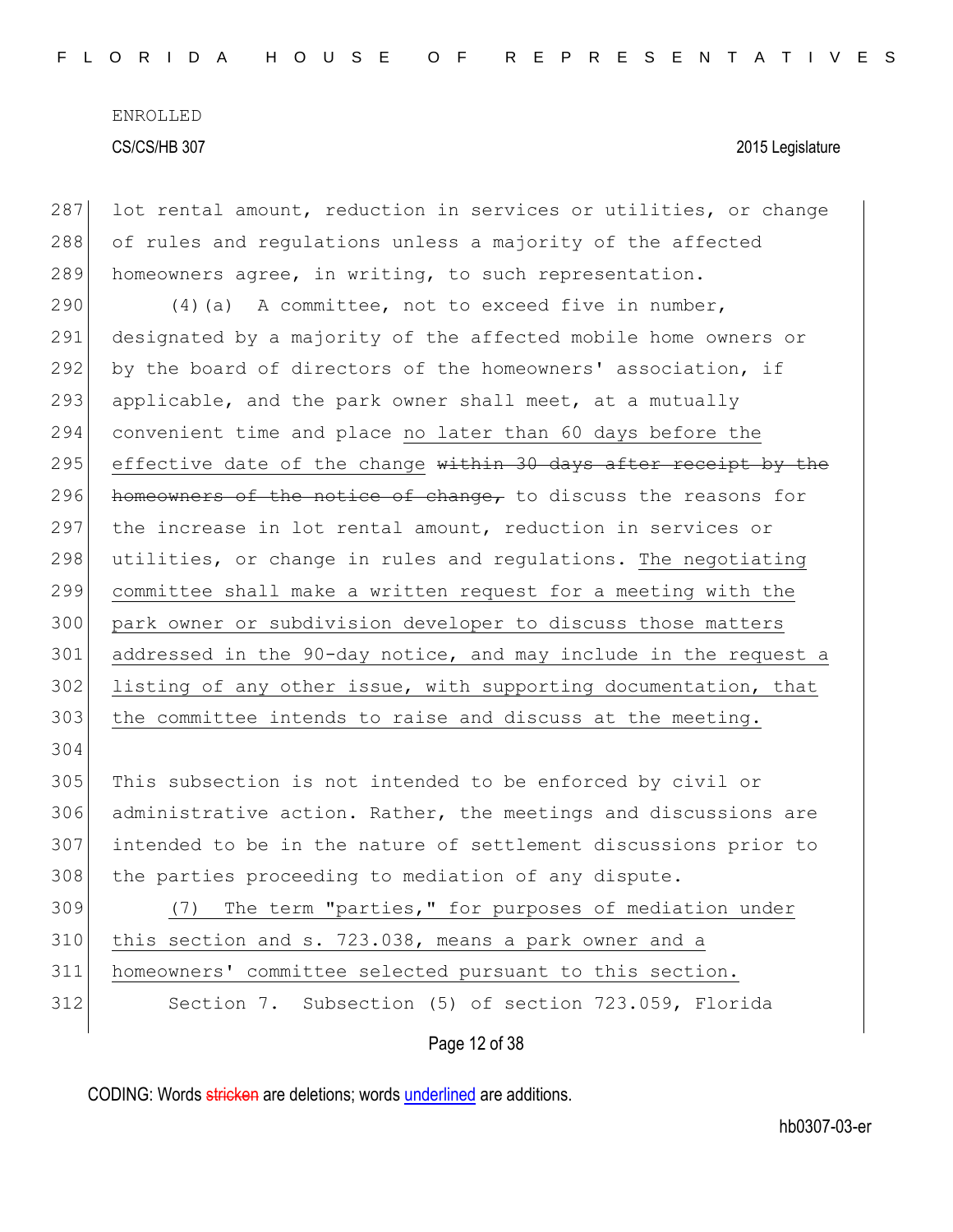|  | 313 Statutes, is amended to read: |  |  |  |  |
|--|-----------------------------------|--|--|--|--|
|--|-----------------------------------|--|--|--|--|

314 723.059 Rights of purchaser.—

315 (5) Lifetime leases and the renewal provisions in 316 automatically renewable leases, both those existing and those 317 entered into after July 1, 1986, are not assumable shall be 318 nonassumable unless otherwise provided in the mobile home lot 319 rental agreement or unless the transferee is the home owner's 320 spouse. The right to an assumption of the lease by a spouse may  $321$  be exercised only one time during the term of that lease. The 322 renewal provisions in automatically renewable leases, both those  $323$  existing and those entered into after July 1, 1986, are not 324 assumable unless otherwise provided in the lease agreement.

325 Section 8. Subsection (1) of section 723.0611, Florida 326 Statutes, is amended to read:

327 723.0611 Florida Mobile Home Relocation Corporation.

 (1)(a) There is created the Florida Mobile Home Relocation Corporation. The corporation shall be administered by a board of directors made up of six members, three of whom shall be appointed by the Secretary of Business and Professional Regulation from a list of nominees submitted by the largest nonprofit association representing mobile home owners in this state, and three of whom shall be appointed by the Secretary of Business and Professional Regulation from a list of nominees submitted by the largest nonprofit association representing the manufactured housing industry in this state. All members of the board of directors, including the chair, shall be appointed to

### Page 13 of 38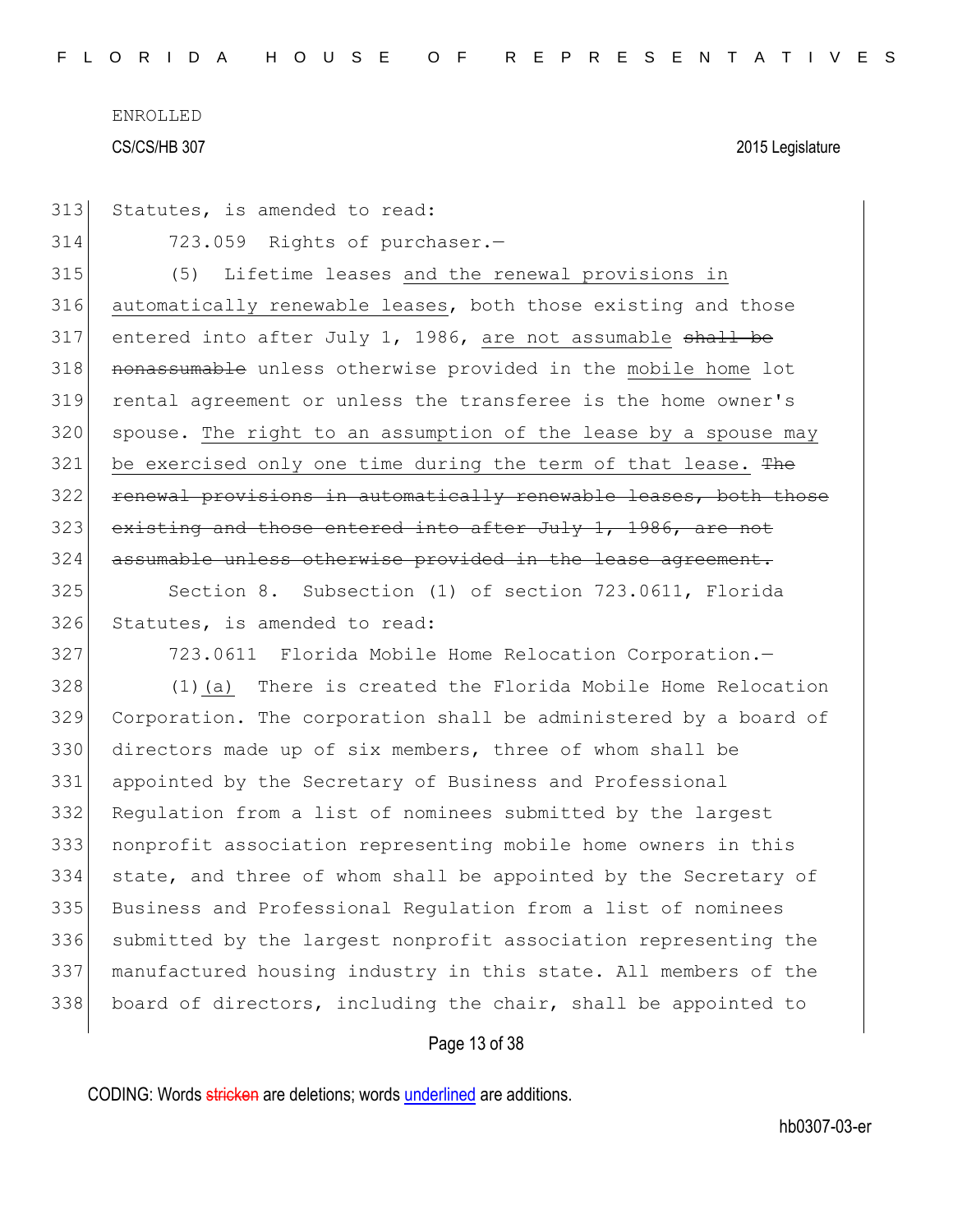| 339 | serve for staggered 3-year terms.                                |
|-----|------------------------------------------------------------------|
| 340 | A member of the board of directors shall be removed<br>(b)       |
| 341 | from the board by the Secretary of Business and Professional     |
| 342 | Regulation, with or without cause, immediately after the written |
| 343 | request for removal from the association in paragraph (a) that   |
| 344 | originally nominated that board member. The nominating entity    |
| 345 | must include nominees for replacement with the request for       |
| 346 | removal and the secretary must immediately fill the vacancy      |
| 347 | created by the removal. The removal process may not occur more   |
| 348 | than once in a calendar year.                                    |
| 349 | Section 9. Section 723.078, Florida Statutes, is amended         |
| 350 | to read:                                                         |
| 351 | 723.078 Bylaws of homeowners' associations. The order for a      |
| 352 | homeowners' association to exercise the rights provided in s.    |
| 353 | 723.071, the bylaws of the association shall provide for the     |
| 354 | following:                                                       |
| 355 | The directors of the association and the operation<br>(1)        |
| 356 | shall be governed by the bylaws.                                 |
| 357 | The bylaws shall provide and, if they do not, shall be<br>(2)    |
| 358 | deemed to include, the following provisions:                     |
| 359 | Administration. - The form of administration of the<br>(a)       |
| 360 | association shall be described, providing for the titles of the  |
| 361 | officers and for a board of directors and specifying the powers, |
| 362 | duties, manner of selection and removal, and compensation, if    |
| 363 | any, of officers and board members. Unless otherwise provided in |
| 364 | the bylaws, the board of directors shall be composed of five     |
|     | Page 14 of 38                                                    |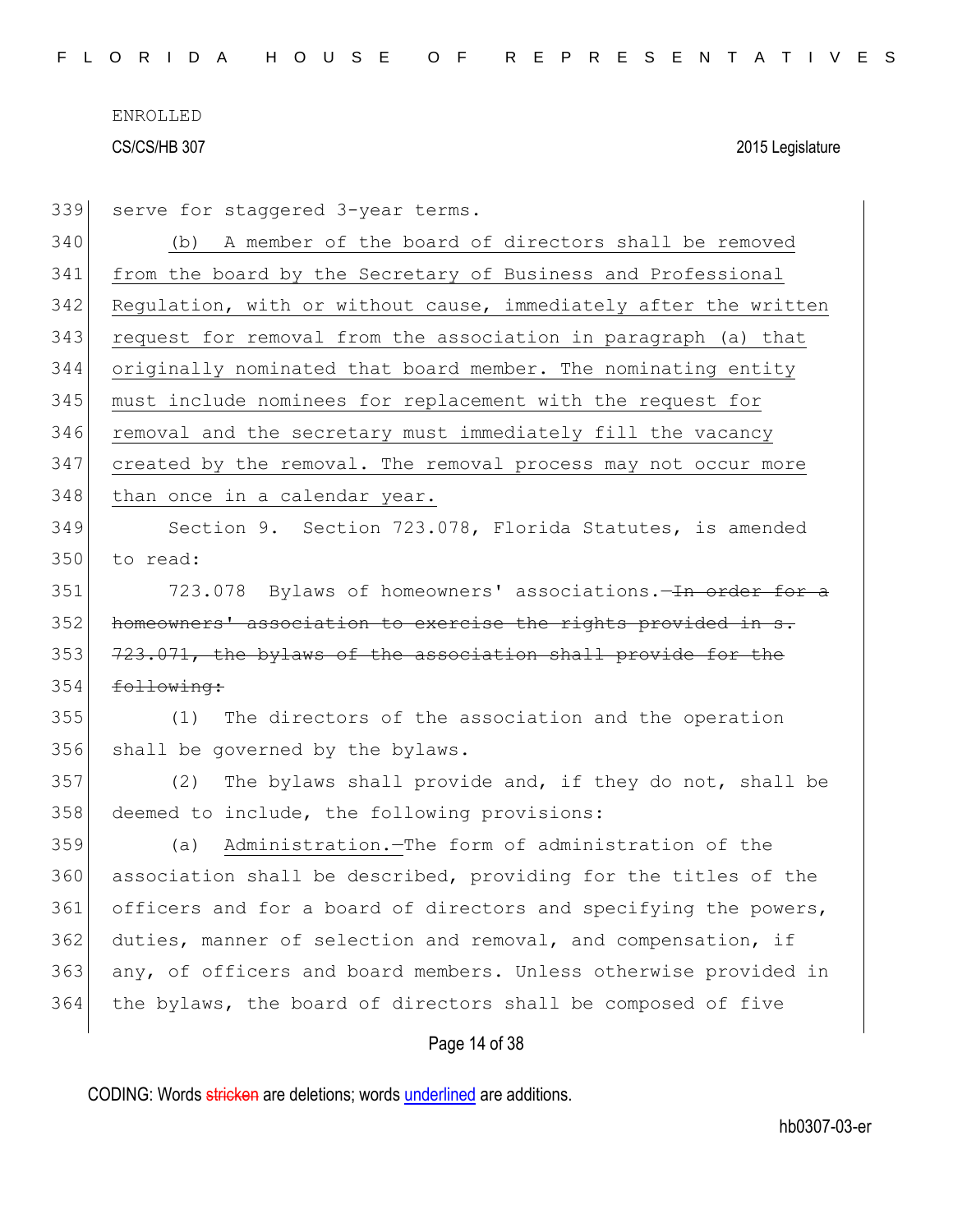365 members. The board of directors shall elect have a president, 366 secretary, and treasurer who shall perform the duties of those 367 offices customarily performed by officers of corporations, and 368 these officers shall serve without compensation and at the 369 pleasure of the board of directors. The board of directors may 370 elect appoint and designate other officers and grant them those 371 duties it deems appropriate.

372 (b) Quorum; voting requirements; proxies.-

373 1. Unless otherwise provided in the bylaws, 30 percent of  $374$  the total membership is required to constitute a quorum. A 375 majority of the members shall constitute a quorum. Decisions 376 shall be made by a majority of members represented at a meeting  $377$  at which a quorum is present. In addition, provision shall be 378 made in the bylaws for definition and use of proxy. Any proxy 379 given shall be effective only for the specific meeting for which 380 originally given and any lawfully adjourned meetings thereof. In 381 no event shall any proxy be valid for a period longer than 120 382 days after the date of the first meeting for which it was given. 383 Every proxy shall be revocable at any time at the pleasure of 384 the member executing it.

385 2. A member may not vote by general proxy but may vote by 386 limited proxies substantially conforming to a limited proxy form 387 adopted by the division. Limited proxies and general proxies may 388 be used to establish a quorum. Limited proxies may be used for 389 votes taken to amend the articles of incorporation or bylaws 390 pursuant to this section, and any other matters for which this

Page 15 of 38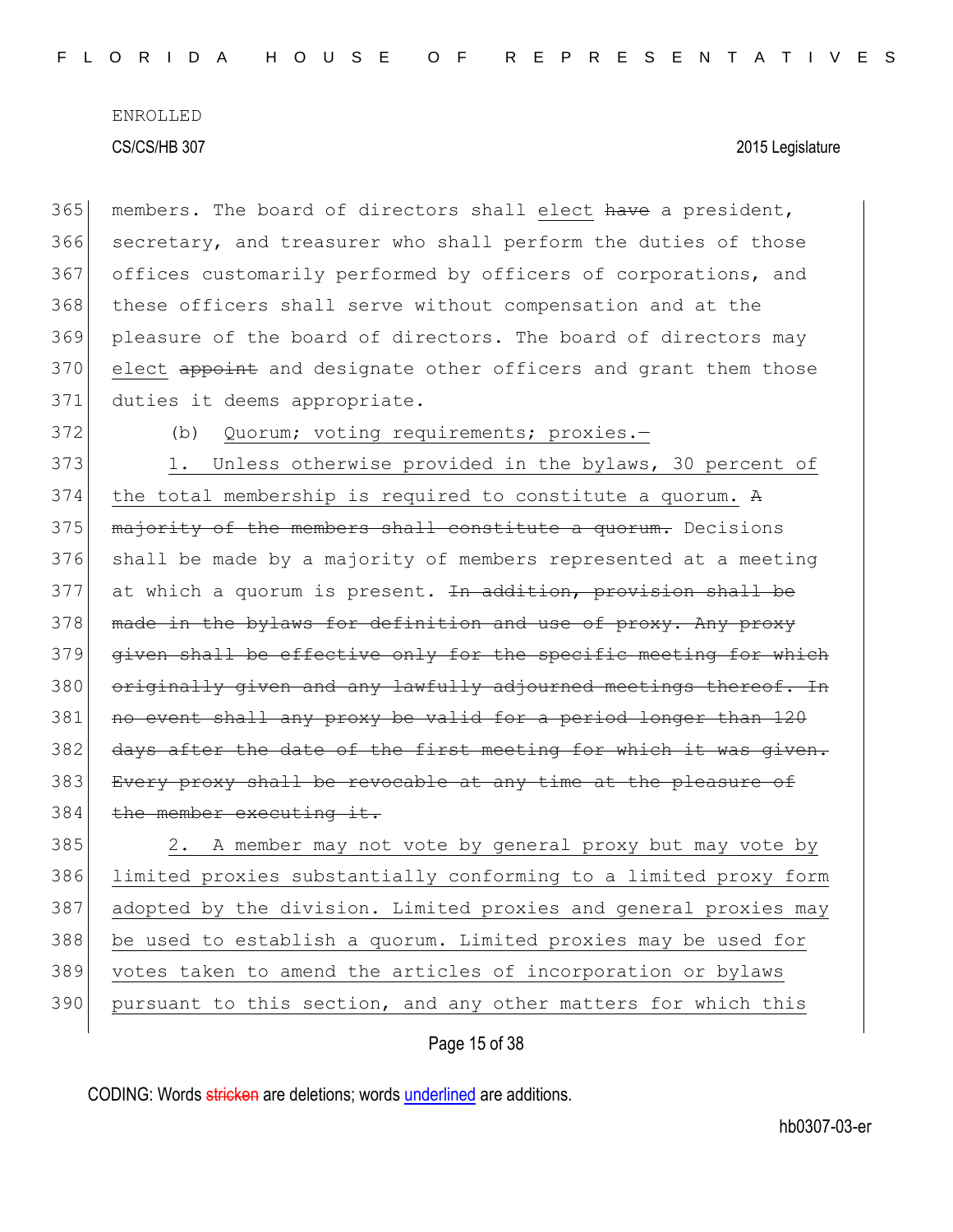|  |  |  |  |  |  | FLORIDA HOUSE OF REPRESENTATIVES |  |  |  |  |  |  |  |  |  |  |
|--|--|--|--|--|--|----------------------------------|--|--|--|--|--|--|--|--|--|--|
|  |  |  |  |  |  |                                  |  |  |  |  |  |  |  |  |  |  |

| 391 | chapter requires or permits a vote of members, except that no    |
|-----|------------------------------------------------------------------|
| 392 | proxy, limited or general, may be used in the election of board  |
| 393 | members. Notwithstanding the provisions of this section, members |
| 394 | may vote in person at member meetings.                           |
| 395 | A proxy is effective only for the specific meeting for<br>3.     |
| 396 | which originally given and any lawfully adjourned meetings       |
| 397 | thereof. In no event shall any proxy be valid for a period       |
| 398 | longer than 90 days after the date of the first meeting for      |
| 399 | which it was given. Every proxy shall be revocable at any time   |
| 400 | at the pleasure of the member executing it.                      |
| 401 | 4. A member of the board of directors or a committee may         |
| 402 | submit in writing his or her agreement or disagreement with any  |
| 403 | action taken at a meeting that the member did not attend. This   |
| 404 | agreement or disagreement may not be used as a vote for or       |
| 405 | against the action taken and may not be used for the purposes of |
| 406 | creating a quorum.                                               |
| 407 | (c) Board of directors' and committee meetings.-                 |
| 408 | Meetings of the board of directors and meetings of its<br>1.     |
| 409 | committees at which a quorum is present shall be open to all     |
| 410 | members. Notwithstanding any other provision of law, the         |
| 411 | requirement that board meetings and committee meetings be open   |
| 412 | to the members does not apply to board or committee meetings     |
| 413 | held for the purpose of discussing personnel matters or meetings |
| 414 | between the board or a committee and the association's attorney, |
| 415 | with respect to potential or pending litigation, where the       |
| 416 | meeting is held for the purpose of seeking or rendering legal    |
|     | Page 16 of 38                                                    |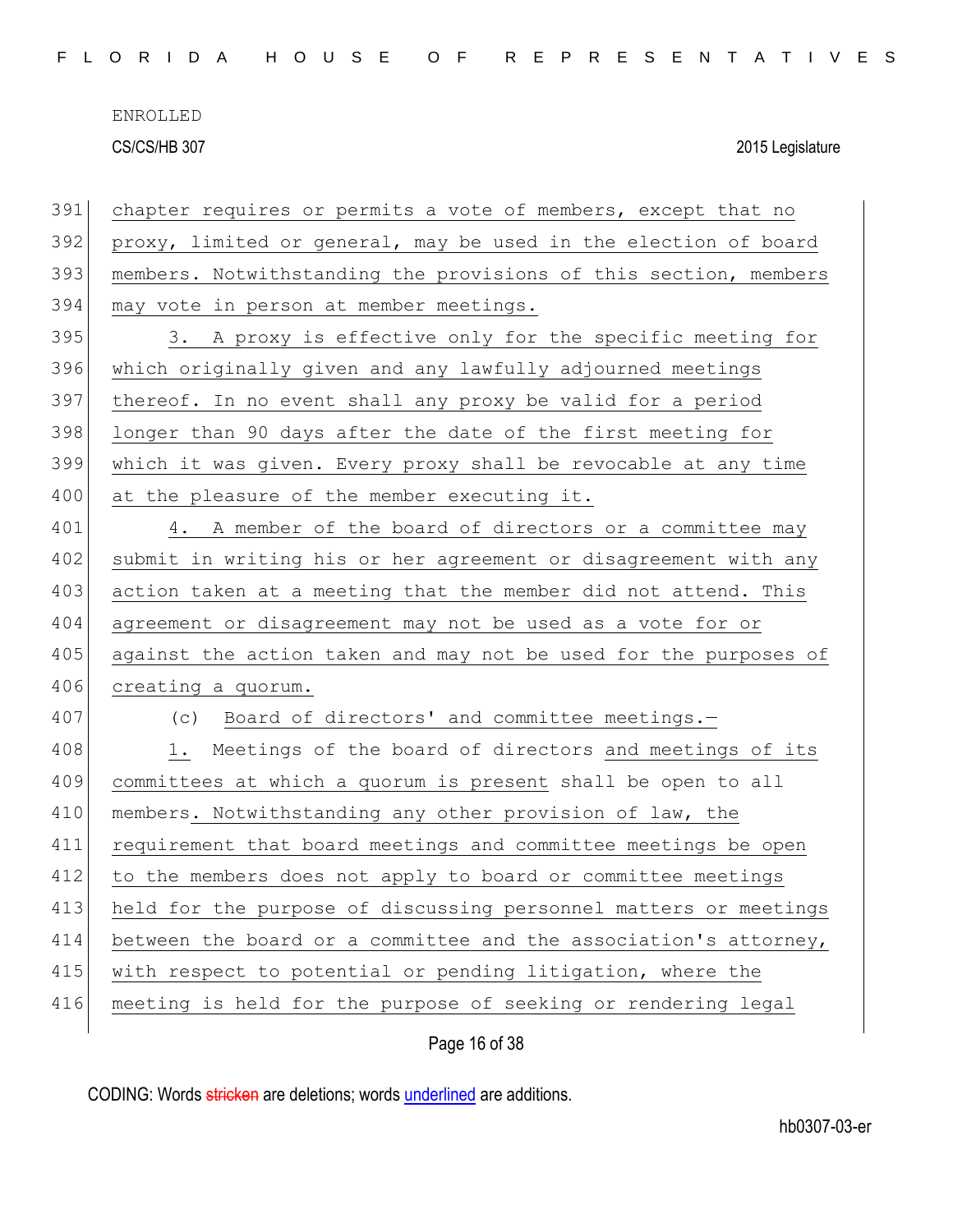| 417 | advice, and where the contents of the discussion would otherwise   |
|-----|--------------------------------------------------------------------|
| 418 | be governed by the attorney-client privilege. $\tau$ and Notice of |
| 419 | meetings shall be posted in a conspicuous place upon the park      |
| 420 | property at least 48 hours in advance, except in an emergency.     |
| 421 | Notice of any meeting in which assessments against members are     |
| 422 | to be considered for any reason shall specifically contain a       |
| 423 | statement that assessments will be considered and the nature of    |
| 424 | such assessments.                                                  |
| 425 | 2. A board or committee member's participation in a                |
| 426 | meeting via telephone, real-time videoconferencing, or similar     |
| 427 | real-time telephonic, electronic, or video communication counts    |
| 428 | toward a quorum, and such member may vote as if physically         |
| 429 | present. A speaker shall be used so that the conversation of       |
| 430 | those board or committee members attending by telephone may be     |
| 431 | heard by the board or committee members attending in person, as    |
| 432 | well as by members present at a meeting.                           |
| 433 | 3. Members of the board of directors may use e-mail as a           |
| 434 | means of communication but may not cast a vote on an association   |
| 435 | matter via e-mail.                                                 |
| 436 | The right to attend meetings of the board of directors<br>4.       |
| 437 | and its committees includes the right to speak at such meetings    |
| 438 | with reference to all designated agenda items. The association     |
| 439 | may adopt reasonable written rules governing the frequency,        |
| 440 | duration, and manner of members' statements. Any item not          |
| 441 | included on the notice may be taken up on an emergency basis by    |
| 442 | at least a majority plus one of the members of the board. Such     |
|     | Page 17 of 38                                                      |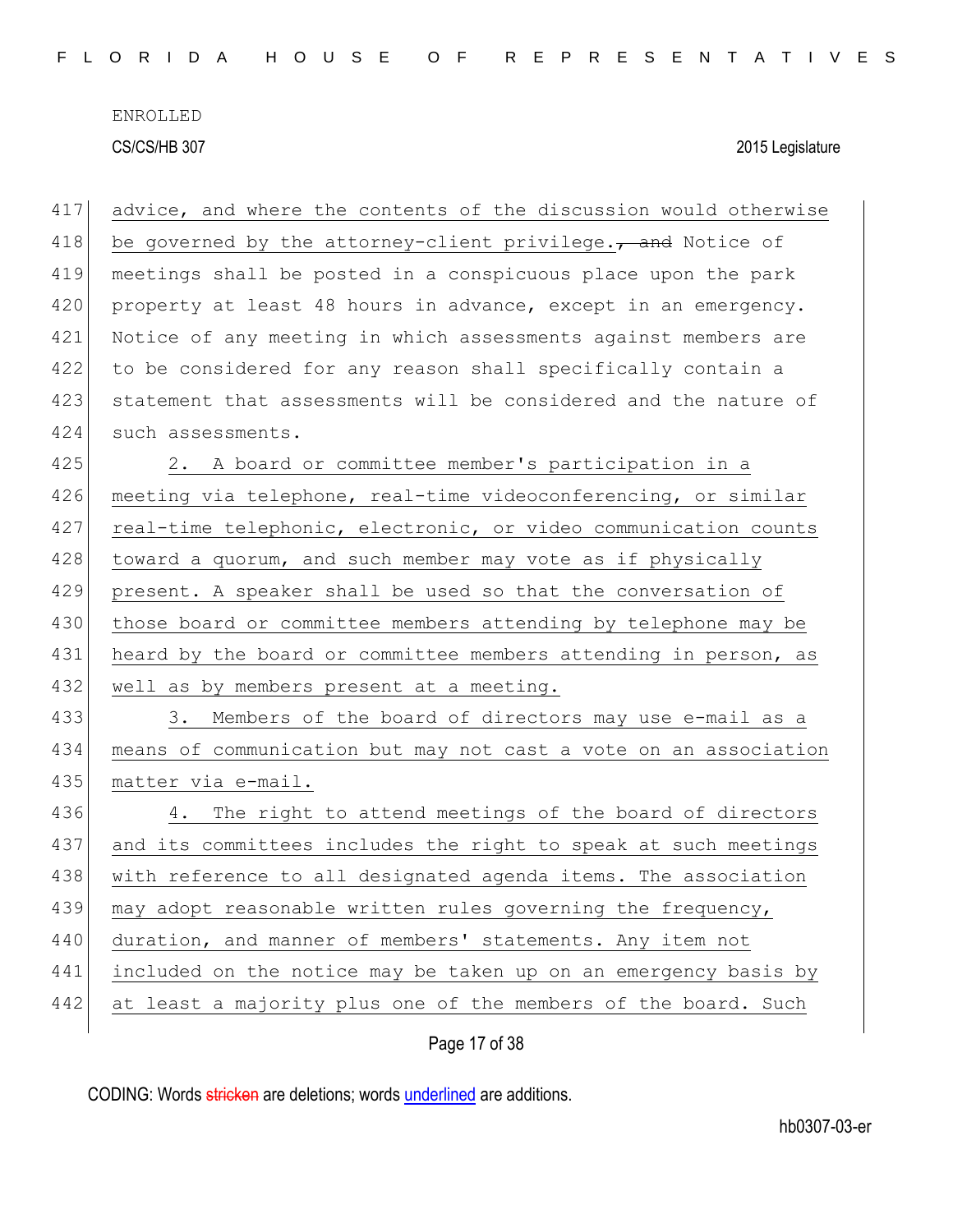| 443 | emergency action shall be noticed and ratified at the next       |
|-----|------------------------------------------------------------------|
| 444 | regular meeting of the board. Any member may tape record or      |
| 445 | videotape meetings of the board of directors and its committees. |
| 446 | The division shall adopt reasonable rules governing the tape     |
| 447 | recording and videotaping of the meeting.                        |
| 448 | 5. Except as provided in s. 723.078(2)(i), a vacancy             |
| 449 | occurring on the board of directors may be filled by the         |
| 450 | affirmative vote of the majority of the remaining directors,     |
| 451 | even though the remaining directors constitute less than a       |
| 452 | quorum; by the sole remaining director; if the vacancy is not so |
| 453 | filled or if no director remains, by the members; or, on the     |
| 454 | application of any person, by the circuit court of the county in |
| 455 | which the registered office of the corporation is located.       |
| 456 | 6. The term of a director elected or appointed to fill a         |
| 457 | vacancy expires at the next annual meeting at which directors    |
| 458 | are elected. A directorship to be filled by reason of an         |
| 459 | increase in the number of directors may be filled by the board   |
| 460 | of directors, but only for the term of office continuing until   |
| 461 | the next election of directors by the members.                   |
| 462 | 7. A vacancy that will occur at a specific later date, by        |
| 463 | reason of a resignation effective at a later date, may be filled |
| 464 | before the vacancy occurs. However, the new director may not     |
| 465 | take office until the vacancy occurs.                            |
| 466 | The officers and directors of the association have a<br>8.a.     |
| 467 | fiduciary relationship to the members.                           |
| 468 | A director and committee member shall discharge his or<br>b.     |
|     | Page 18 of 38                                                    |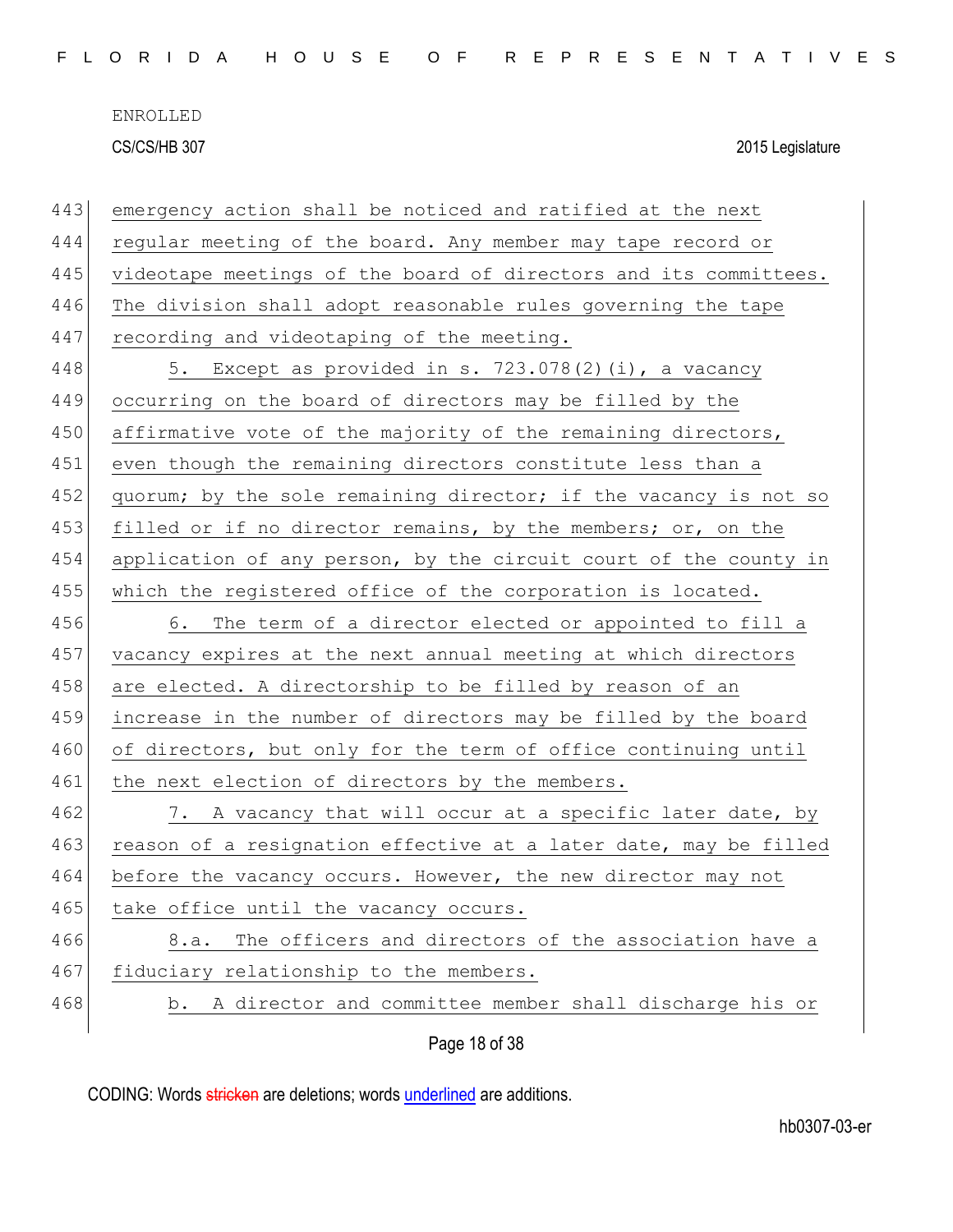|  |  |  |  |  |  | FLORIDA HOUSE OF REPRESENTATIVES |  |  |  |  |  |  |  |  |  |  |  |
|--|--|--|--|--|--|----------------------------------|--|--|--|--|--|--|--|--|--|--|--|
|  |  |  |  |  |  |                                  |  |  |  |  |  |  |  |  |  |  |  |

| 469 | her duties in good faith, with the care an ordinarily prudent   |
|-----|-----------------------------------------------------------------|
| 470 | person in a like position would exercise under similar          |
| 471 | circumstances, and in a manner he or she reasonably believes to |
| 472 | be in the best interests of the corporation.                    |
| 473 | In discharging his or her duties, a director may rely<br>9.     |
| 474 | on information, opinions, reports, or statements, including     |
| 475 | financial statements and other financial data, if prepared or   |
| 476 | presented by:                                                   |
| 477 | a. One or more officers or employees of the corporation         |
| 478 | who the director reasonably believes to be reliable and         |
| 479 | competent in the matters presented;                             |
| 480 | b. Legal counsel, public accountants, or other persons as       |
| 481 | to matters the director reasonably believes are within the      |
| 482 | persons' professional or expert competence; or                  |
| 483 | c. A committee of the board of directors of which he or         |
| 484 | she is not a member if the director reasonably believes the     |
| 485 | committee merits confidence.                                    |
| 486 | 10. A director is not acting in good faith if he or she         |
| 487 | has knowledge concerning the matter in question that makes      |
| 488 | reliance otherwise permitted by subparagraph 9. unwarranted.    |
| 489 | 11. A director is not liable for any action taken as a          |
| 490 | director, or any failure to take any action, if he or she       |
| 491 | performed the duties of his or her office in compliance with    |
| 492 | this section.                                                   |
| 493 | Member meetings.-<br>(d)                                        |
| 494 | Members shall meet at least once each calendar year,<br>1.      |
|     | Page 19 of 38                                                   |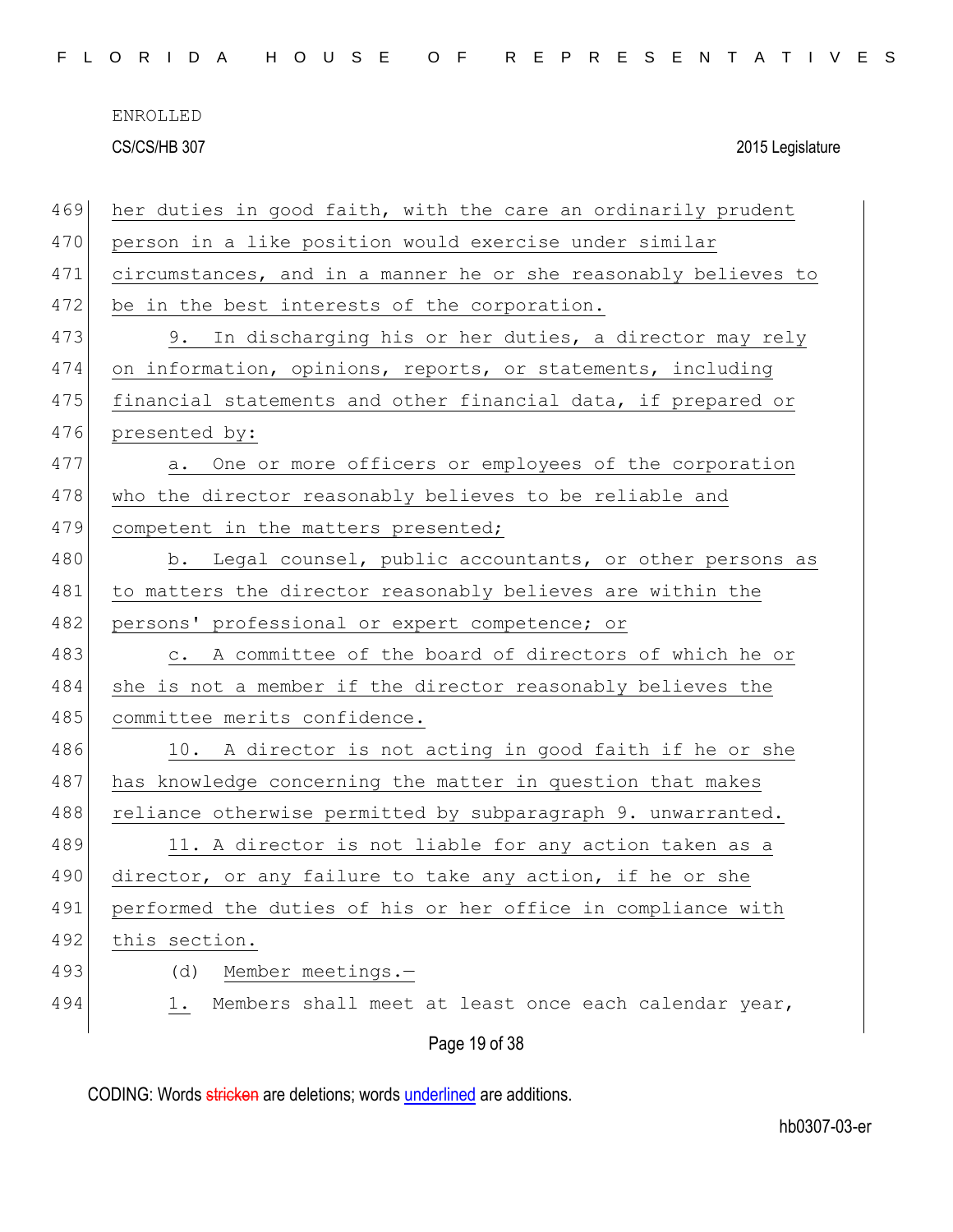495 and the meeting shall be the annual meeting. All members of the board of directors shall be elected at the annual meeting unless 497 the bylaws provide for staggered election terms or for their 498 election at another meeting. The bylaws shall not restrict any member desiring to be a candidate for board membership from being nominated from the floor. All nominations from the floor must be made at a duly noticed meeting of the members held at 502 least 30 days before the annual meeting. The bylaws shall 503 provide the method for calling the meetings of the members, including annual meetings. The method shall provide at least 14 days' written notice to each member in advance of the meeting and require the posting in a conspicuous place on the park property of a notice of the meeting at least 14 days prior to 508 the meeting. The right to receive written notice of membership meetings may be waived in writing by a member. Unless waived, 510 the notice of the annual meeting shall be mailed, hand 511 delivered, or electronically transmitted sent by mail to each member, and shall constitute the mailing constitutes notice. An officer of the association shall provide an affidavit affirming that the notices were mailed or hand delivered in accordance with the provisions of this section to each member at the address last furnished to the corporation. These meeting requirements do not prevent members from waiving notice of 518 meetings or from acting by written agreement without meetings, if allowed by the bylaws.

520 (e) Minutes of meetings.-

#### Page 20 of 38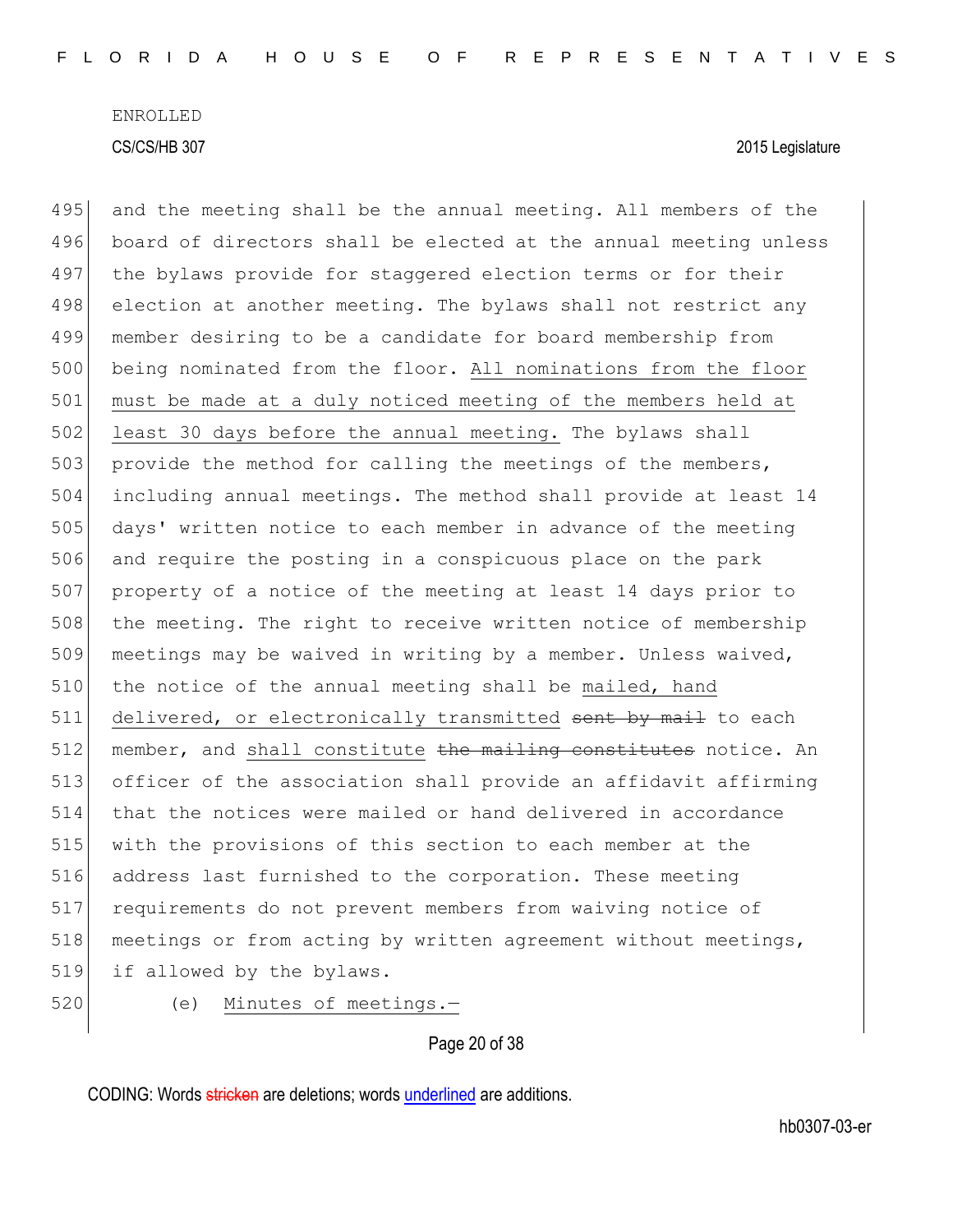521 1. Minutes of all meetings of members of an association, 522 the board of directors, and a committee must be maintained in 523 written form and approved by the members, board, or committee, 524 as applicable. A vote or abstention from voting on each matter 525 voted upon for each director present at a board meeting must be 526 recorded in the minutes.

 $527$  2. All approved minutes of  $\frac{11}{2}$  meetings of members, 528 committees, and  $\theta$  the board of directors shall be kept in a 529 businesslike manner and shall be available for inspection by 530 members, or their authorized representatives, and board members 531 at reasonable times. The association shall retain these minutes 532 for a period of at least not less than 7 years.

533 (f) Manner of sharing assessments.—The share or percentage 534 of, and manner of sharing, assessments and expenses for each 535 member shall be stated.

 (g) Annual budget.—If the bylaws provide for adoption of an annual budget by the members, the board of directors shall mail a meeting notice and copies of the proposed annual budget 539 of expenses to the members at least not less than 30 days before 540 prior to the meeting at which the budget will be considered. If the bylaws provide that the budget may be adopted by the board of directors, the members shall be given written notice of the time and place at which the meeting of the board of directors to consider the budget will be held. The meeting shall be open to the members. If the bylaws do not provide for adoption of an 546 annual budget, this paragraph shall not apply.

### Page 21 of 38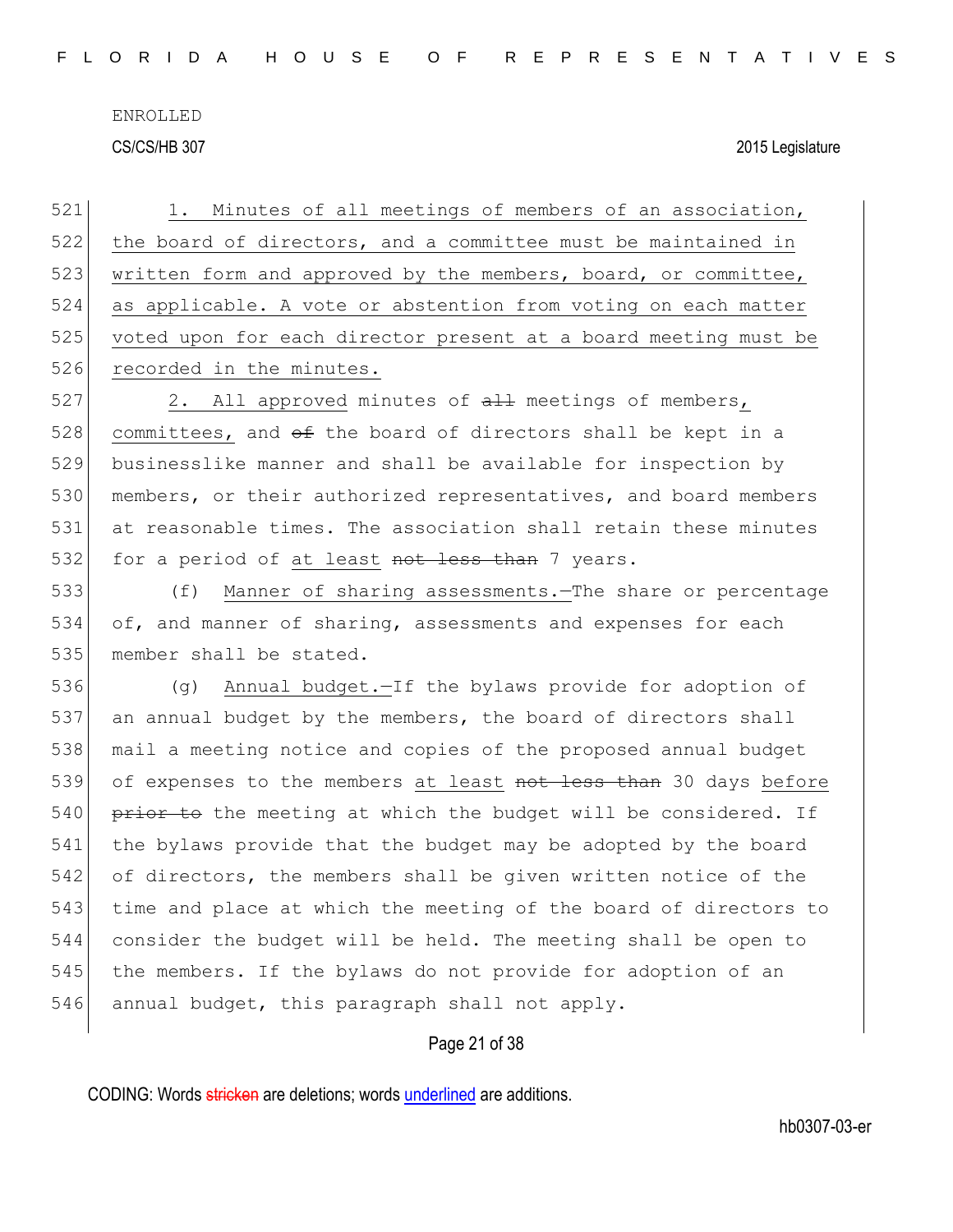| 547 | Amendment of articles of incorporation and bylaws.-<br>(h)               |
|-----|--------------------------------------------------------------------------|
| 548 | The method by which the articles of incorporation and<br>1.              |
| 549 | bylaws may be amended consistent with the provisions of this             |
| 550 | chapter shall be stated. If the bylaws fail to provide a method          |
| 551 | of amendment, the bylaws may be amended by the board of                  |
| 552 | directors and approved by a majority of members at a meeting at          |
| 553 | which a quorum is present of the membership. No bylaw shall be           |
| 554 | revised or amended by reference to its title or number only.             |
| 555 | Notwithstanding any other provision of this section, if<br>2.            |
| 556 | an amendment to the articles of incorporation or the bylaws is           |
| 557 | required by any action of any federal, state, or local                   |
| 558 | governmental authority or agency, or any law, ordinance, or rule         |
| 559 | thereof, the board of directors may, by a majority vote of the           |
| 560 | board, at a duly noticed meeting of the board, amend the                 |
| 561 | articles of incorporation or bylaws without a vote of the                |
| 562 | membership.                                                              |
| 563 | The officers and directors of the association have<br>(i)                |
| 564 | fiduciary relationship to the members.                                   |
| 565 | Recall of board members. Any member of the board of<br>$\leftrightarrow$ |
| 566 | directors may be recalled and removed from office with or                |
| 567 | without cause by the vote of or agreement in writing by a                |
| 568 | majority of all members. A special meeting of the members to             |
| 569 | recall a member or members of the board of directors may be              |
| 570 | called by 10 percent of the members giving notice of the meeting         |
| 571 | as required for a meeting of members, and the notice shall state         |
| 572 | the purpose of the meeting. Electronic transmission may not be           |
|     | Page 22 of 38                                                            |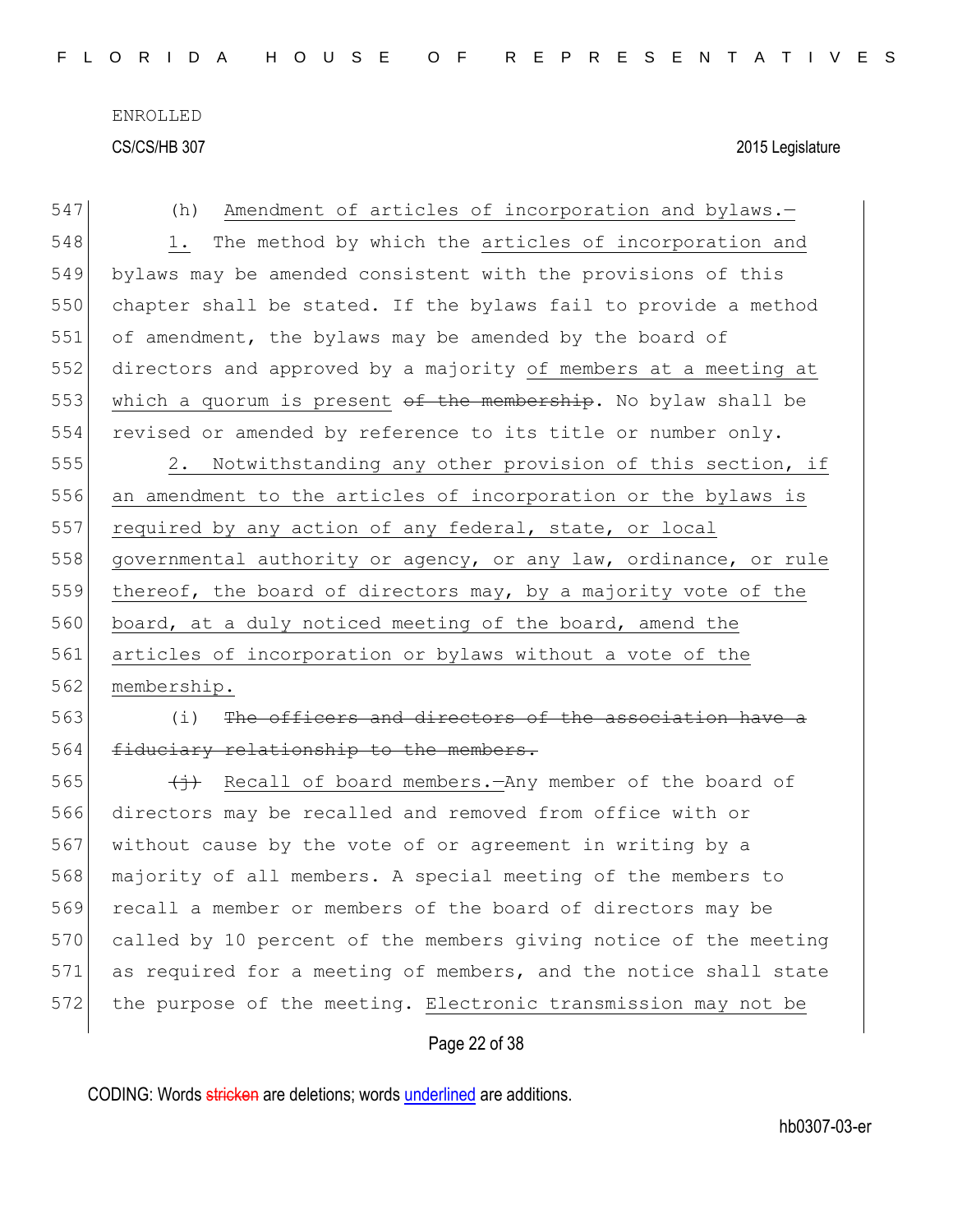| 573 | used as a method of giving notice of a meeting called in whole   |
|-----|------------------------------------------------------------------|
| 574 | or in part for this purpose.                                     |
| 575 | 1. If the recall is approved by a majority of all members        |
| 576 | by a vote at a meeting, the recall is effective as provided in   |
| 577 | this paragraph. The board shall duly notice and hold a board     |
| 578 | meeting within 5 full business days after the adjournment of the |
| 579 | member meeting to recall one or more board members. At the       |
| 580 | meeting, the board shall either certify the recall, in which     |
| 581 | case such member or members shall be recalled effective          |
| 582 | immediately and shall turn over to the board within 5 full       |
| 583 | business days any and all records and property of the            |
| 584 | association in their possession, or shall proceed under          |
| 585 | subparagraph 3.                                                  |
| 586 | 2. If the proposed recall is by an agreement in writing by       |
| 587 | a majority of all members, the agreement in writing or a copy    |
| 588 | thereof shall be served on the association by certified mail or  |
| 589 | by personal service in the manner authorized by chapter 48 and   |
| 590 | the Florida Rules of Civil Procedure. The board of directors     |
| 591 | shall duly notice and hold a meeting of the board within 5 full  |
| 592 | business days after receipt of the agreement in writing. At the  |
| 593 | meeting, the board shall either certify the written agreement to |
| 594 | recall members of the board, in which case such members shall be |
| 595 | recalled effective immediately and shall turn over to the board, |
| 596 | within 5 full business days, any and all records and property of |
| 597 | the association in their possession, or shall proceed as         |
| 598 | described in subparagraph 3.                                     |
|     |                                                                  |

# Page 23 of 38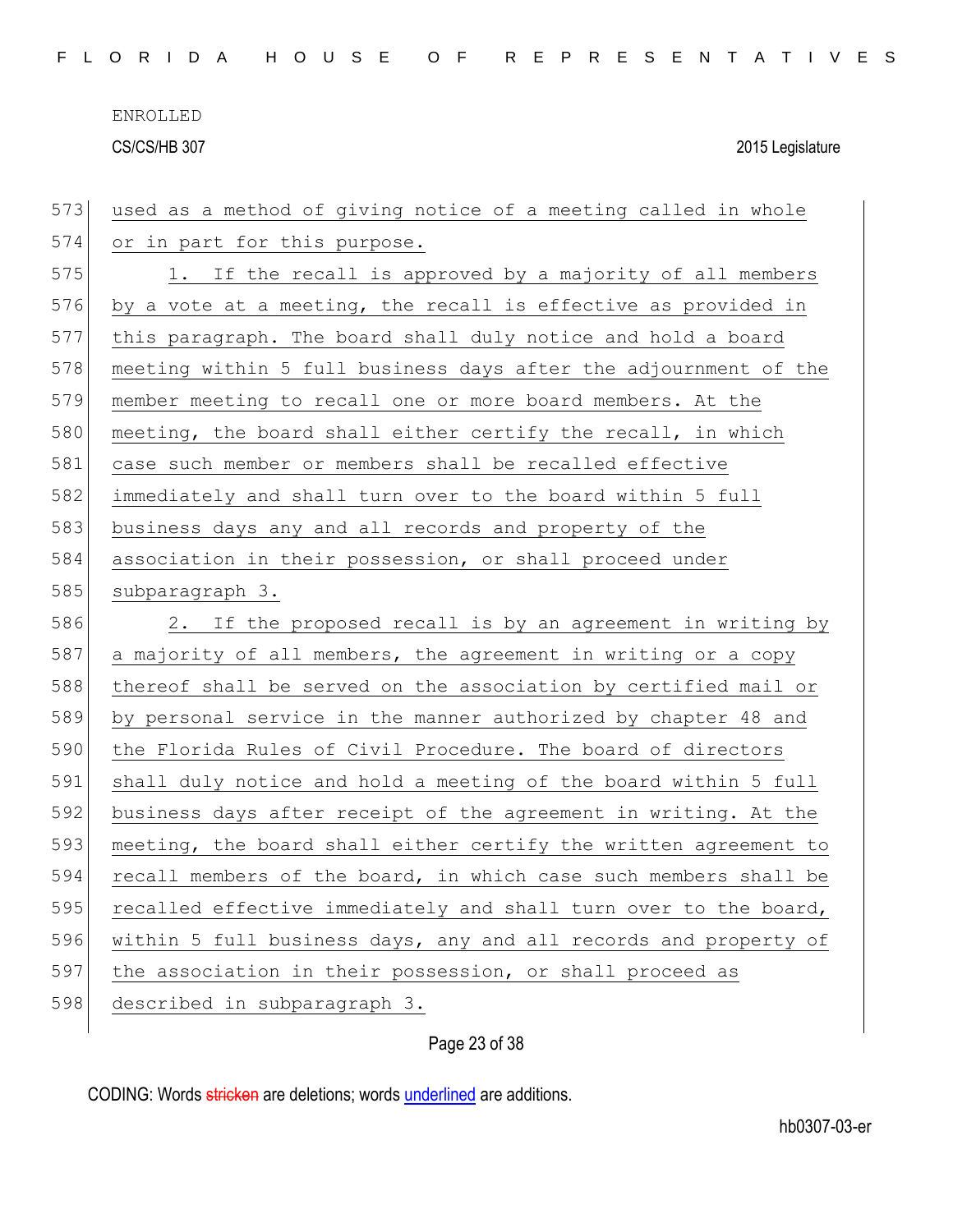| 599 | 3. If the board determines not to certify the written           |
|-----|-----------------------------------------------------------------|
| 600 | agreement to recall members of the board, or does not certify   |
| 601 | the recall by a vote at a meeting, the board shall, within 5    |
| 602 | full business days after the board meeting, file with the       |
| 603 | division a petition for binding arbitration pursuant to the     |
| 604 | procedures of s. 723.1255. For purposes of this paragraph, the  |
| 605 | members who voted at the meeting or who executed the agreement  |
| 606 | in writing shall constitute one party under the petition for    |
| 607 | arbitration. If the arbitrator certifies the recall of a member |
| 608 | of the board, the recall shall be effective upon mailing of the |
| 609 | final order of arbitration to the association. If the           |
| 610 | association fails to comply with the order of the arbitrator,   |
| 611 | the division may take action under s. 723.006. A member so      |
| 612 | recalled shall deliver to the board any and all records and     |
| 613 | property of the association in the member's possession within 5 |
| 614 | full business days after the effective date of the recall.      |
| 615 | 4. If the board fails to duly notice and hold a board           |
| 616 | meeting within 5 full business days after service of an         |
| 617 | agreement in writing or within 5 full business days after the   |
| 618 | adjournment of the members' recall meeting, the recall shall be |
| 619 | deemed effective and the board members so recalled shall        |
| 620 | immediately turn over to the board all records and property of  |
| 621 | the association.                                                |
| 622 | If the board fails to duly notice and hold the required<br>5.   |
| 623 | meeting or fails to file the required petition, the member's    |
| 624 | representative may file a petition pursuant to s. 723.1255      |
|     | Page 24 of 38                                                   |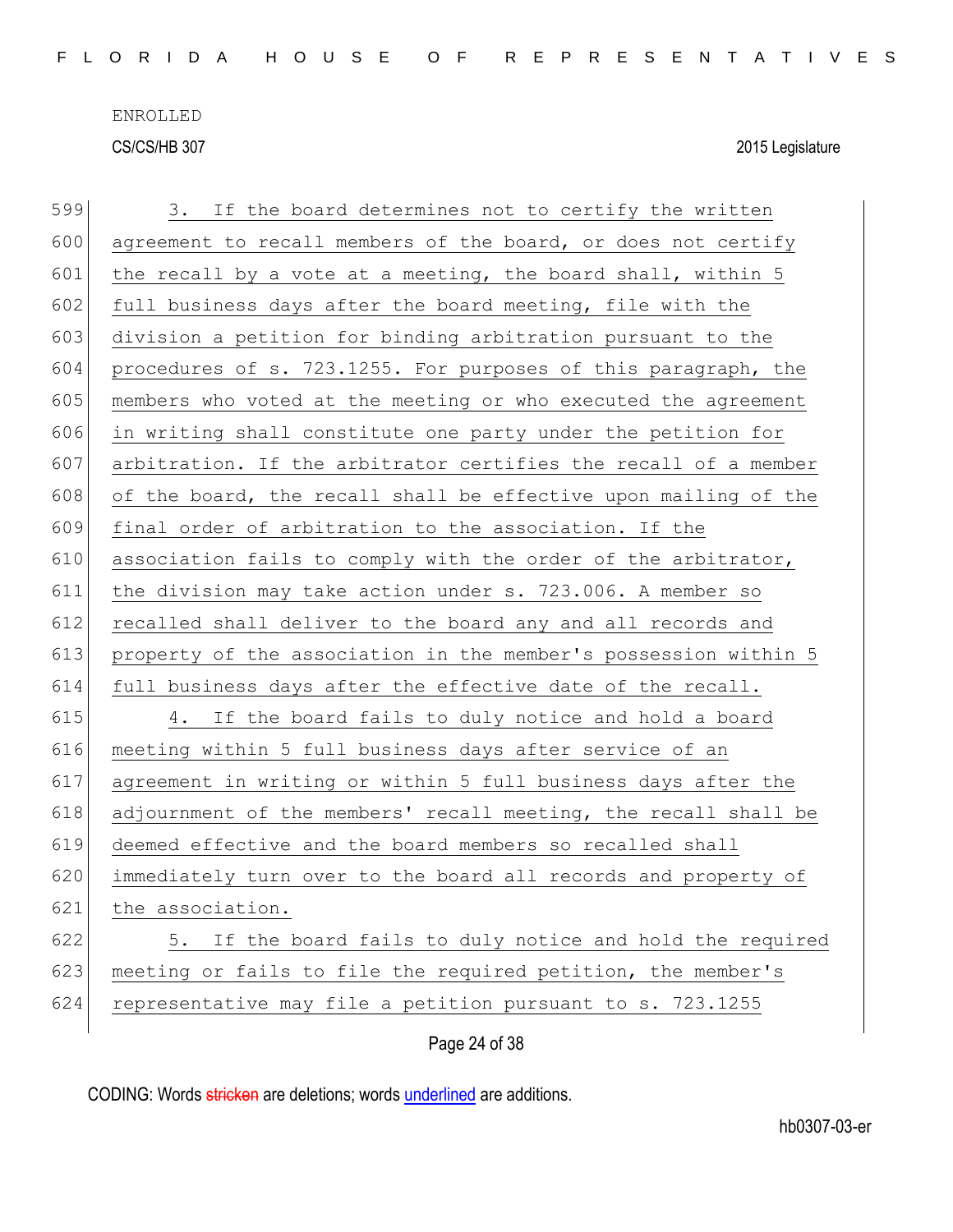| 625 | challenging the board's failure to act. The petition must be     |
|-----|------------------------------------------------------------------|
| 626 | filed within 60 days after expiration of the applicable 5-full-  |
| 627 | business-day period. The review of a petition under this         |
| 628 | subparagraph is limited to the sufficiency of service on the     |
| 629 | board and the facial validity of the written agreement or        |
| 630 | ballots filed.                                                   |
| 631 | 6. If a vacancy occurs on the board as a result of a             |
| 632 | recall and less than a majority of the board members are         |
| 633 | removed, the vacancy may be filled by the affirmative vote of a  |
| 634 | majority of the remaining directors, notwithstanding any other   |
| 635 | provision of this chapter. If vacancies occur on the board as a  |
| 636 | result of a recall and a majority or more of the board members   |
| 637 | are removed, the vacancies shall be filled in accordance with    |
| 638 | procedural rules to be adopted by the division, which rules need |
| 639 | not be consistent with this chapter. The rules must provide      |
| 640 | procedures governing the conduct of the recall election as well  |
| 641 | as the operation of the association during the period after a    |
| 642 | recall but before the recall election.                           |
| 643 | 7. A board member who has been recalled may file a               |
| 644 | petition pursuant to s. 723.1255 challenging the validity of the |
| 645 | recall. The petition must be filed within 60 days after the      |
| 646 | recall is deemed certified. The association and the member's     |
| 647 | representative shall be named as the respondents.                |
| 648 | The division may not accept for filing a recall<br>8.            |
| 649 | petition, whether or not filed pursuant to this subsection, and  |
| 650 | regardless of whether the recall was certified, when there are   |
|     | Page 25 of 38                                                    |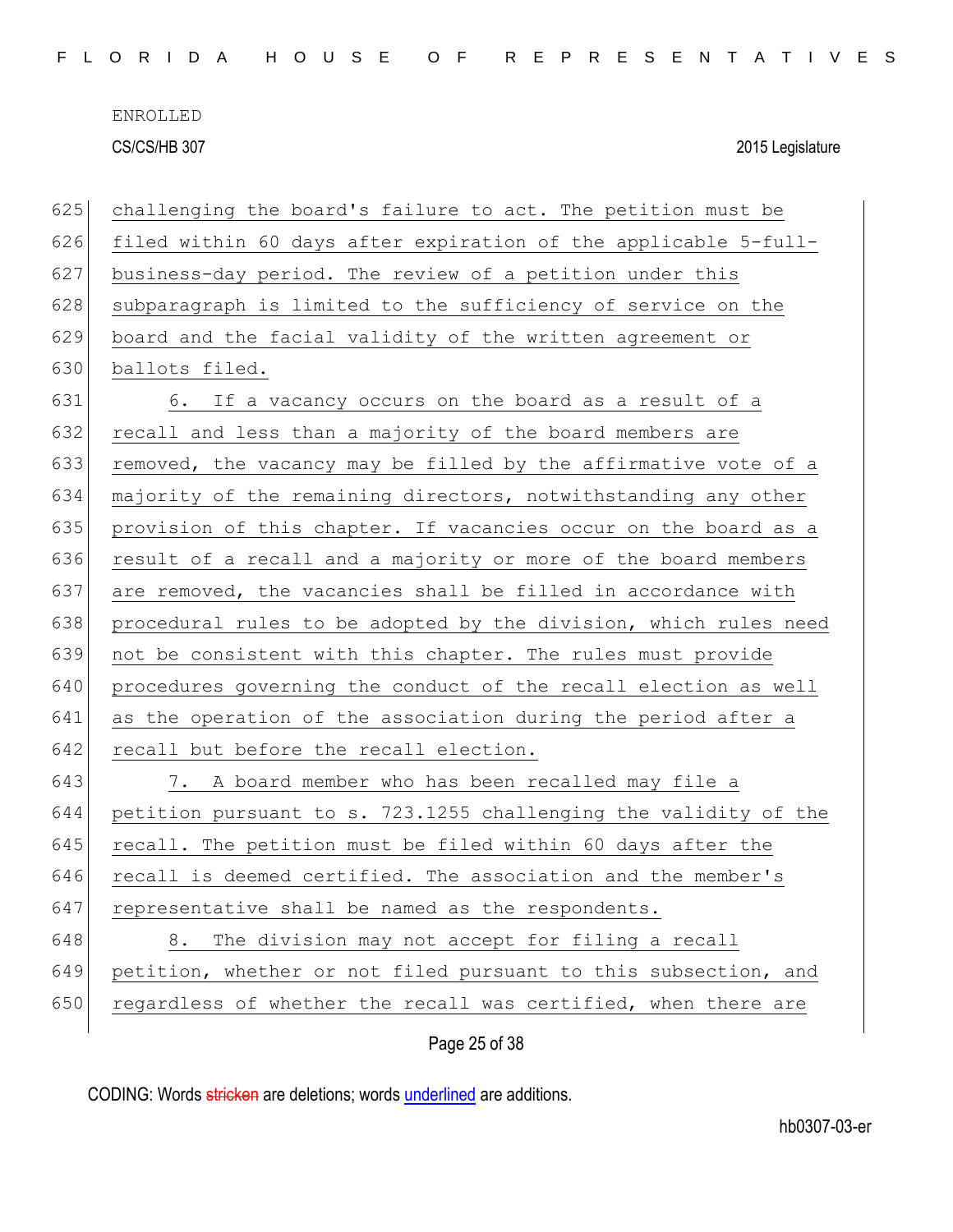|  |  |  |  |  |  | FLORIDA HOUSE OF REPRESENTATIVES |  |  |  |  |  |  |  |  |  |  |
|--|--|--|--|--|--|----------------------------------|--|--|--|--|--|--|--|--|--|--|
|  |  |  |  |  |  |                                  |  |  |  |  |  |  |  |  |  |  |

ENROLLED

CS/CS/HB 307 2015 Legislature

 60 or fewer days until the scheduled reelection of the board member sought to be recalled or when 60 or fewer days have not elapsed since the election of the board member sought to be recalled. (3) The bylaws may provide the following:

656 (a) A method of adopting and of amending administrative 657 rules and regulations governing the details of the operation and 658 use of the park property.

659 (b) Restrictions on, and requirements respecting, the use 660 and maintenance of mobile homes located within the park, and the 661 use of the park property, which restrictions and requirements 662 are not inconsistent with the articles of incorporation.

663 (c) Other provisions not inconsistent with this chapter or 664 with other documents governing the park property or mobile homes 665 located therein.

666 (d) The board of directors may, in any event, propose a 667 budget to the members at a meeting of members or in writing, 668 and, if the budget or proposed budget is approved by the members 669 at the meeting or by a majority of their whole number in 670 writing, that budget shall be adopted.

 (e) The manner of collecting from the members their shares of the expenses for maintenance of the park property shall be stated. Assessments shall be made against members not less frequently than quarterly, in amounts no less than are required 675 to provide funds in advance for payments of all of the anticipated current operating expenses and for all of the unpaid

### Page 26 of 38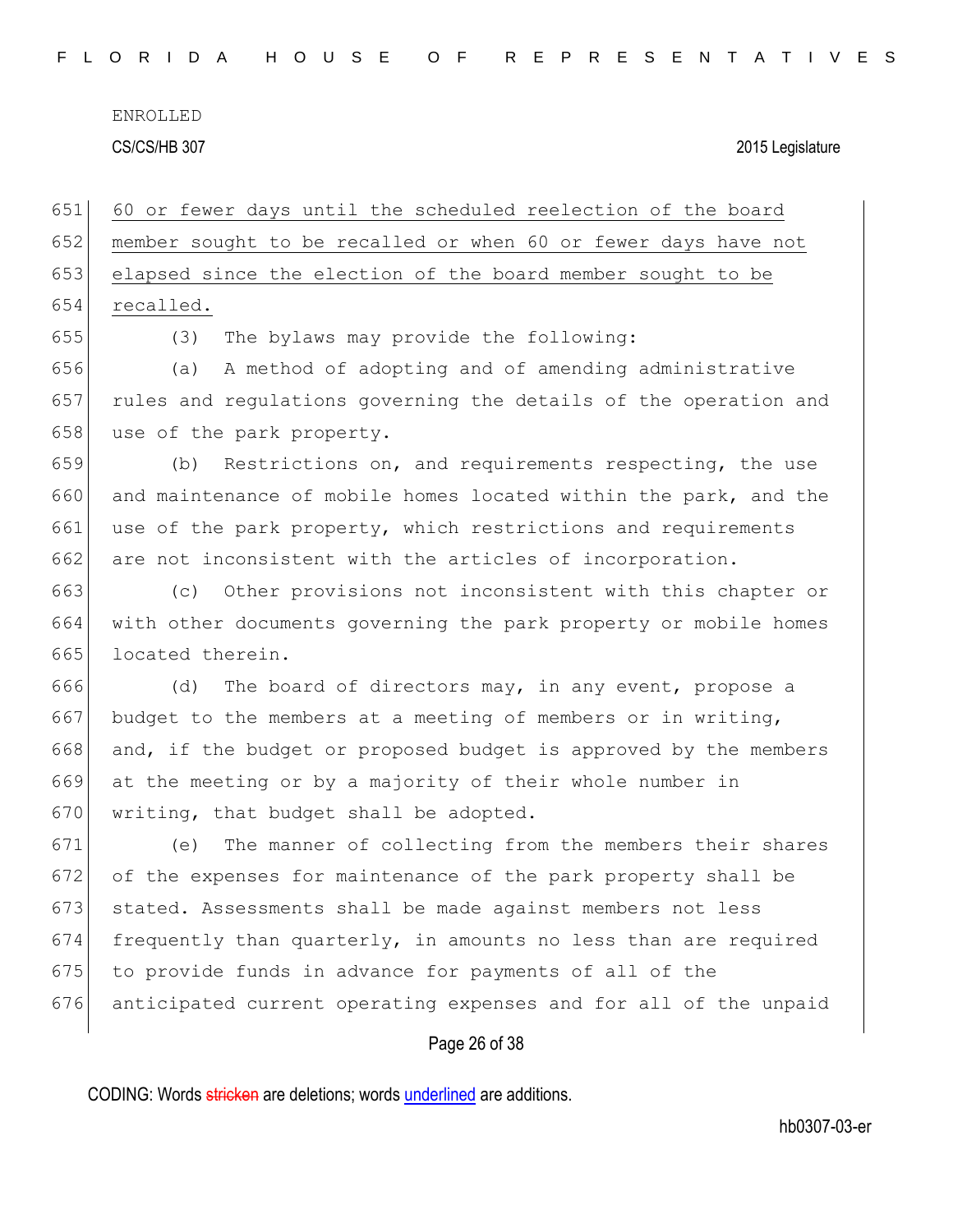677 operating expense previously incurred.

678 (4) No amendment may change the proportion or percentage 679 by which members share in the assessments and expenses as 680 initially established unless all the members affected by such 681 change approve the amendment.

 (5) Upon purchase of the mobile home park, the association organized under this chapter may convert to a condominium, cooperative, or subdivision. The directors shall have the 685 authority to amend and restate the articles of incorporation and bylaws in order to comply with the requirements of chapter 718, chapter 719, or other applicable sections of the Florida Statutes.

 (6) Notwithstanding the provisions of s. 723.075(1), upon purchase of the park by the association, and conversion of the association to a condominium, cooperative, or subdivision, the mobile home owners who were members of the association prior to 693 the conversion and who no longer meet the requirements for membership, as established by the amended or restated articles of incorporation and bylaws, shall no longer be members of the 696 converted association. Mobile home owners, as defined in this chapter, who no longer are eligible for membership in the 698 converted association may form an association pursuant to s. 699 723.075.

700 Section 10. Section 723.1255, Florida Statutes, is created 701 to read:

702 723.1255 Alternative resolution of recall disputes.-The

Page 27 of 38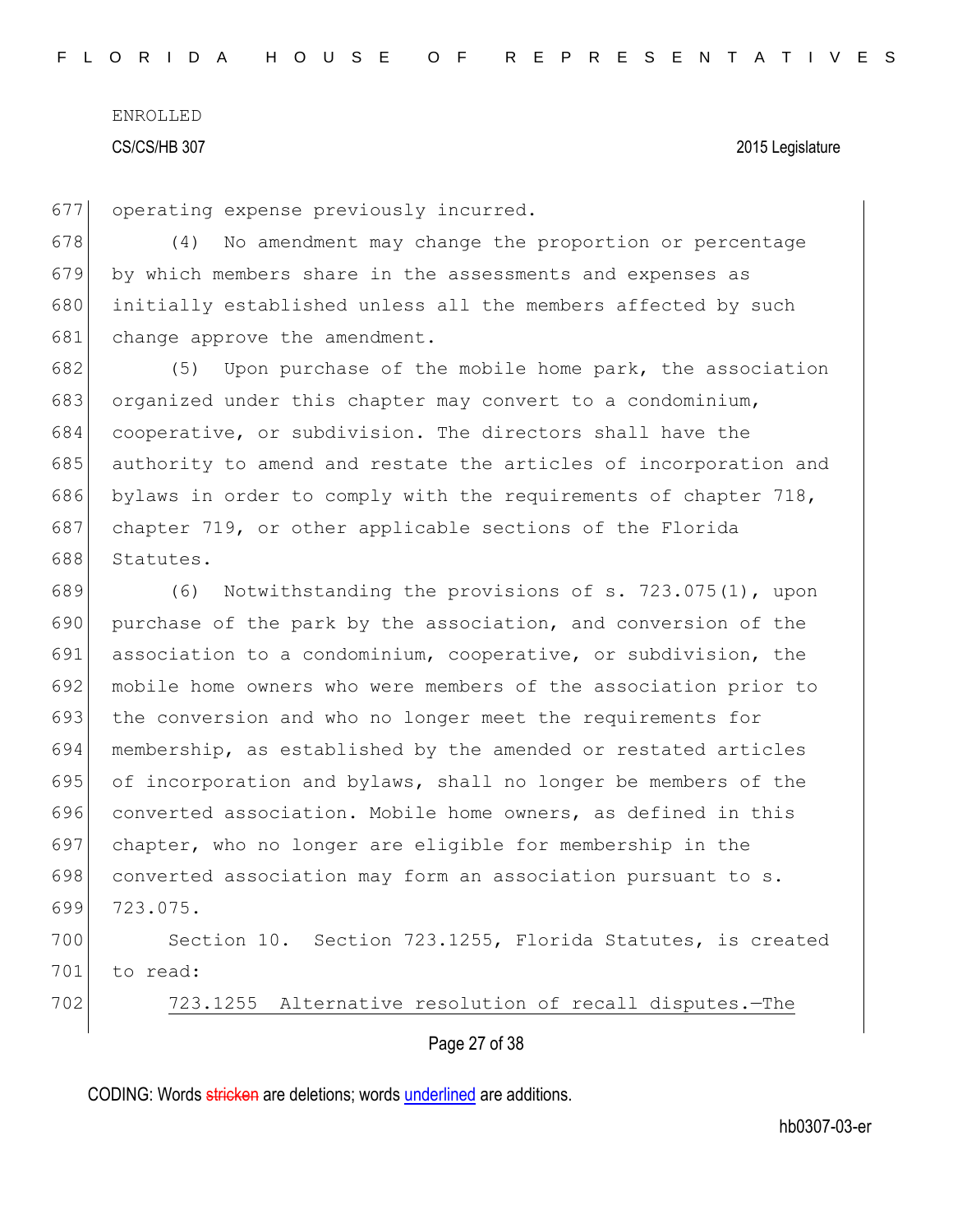|  |  |  | FLORIDA HOUSE OF REPRESENTATIVES |  |  |  |  |  |  |  |  |  |  |  |  |  |
|--|--|--|----------------------------------|--|--|--|--|--|--|--|--|--|--|--|--|--|
|  |  |  |                                  |  |  |  |  |  |  |  |  |  |  |  |  |  |

| 703 | Division of Florida Condominiums, Timeshares, and Mobile Homes   |
|-----|------------------------------------------------------------------|
| 704 | of the Department of Business and Professional Regulation shall  |
| 705 | adopt rules of procedure to govern binding recall arbitration    |
| 706 | proceedings.                                                     |
| 707 | Section 11. Section 723.0781, Florida Statutes, is created       |
| 708 | to read:                                                         |
| 709 | 723.0781 Board member training programs. Within 90 days          |
| 710 | after being elected or appointed to the board, a newly elected   |
| 711 | or appointed director shall certify by an affidavit in writing   |
| 712 | to the secretary of the association that he or she has read the  |
| 713 | association's current articles of incorporation, bylaws, and the |
| 714 | mobile home park's prospectus, rental agreement, rules,          |
| 715 | regulations, and written policies; that he or she will work to   |
| 716 | uphold such documents and policies to the best of his or her     |
| 717 | ability; and that he or she will faithfully discharge his or her |
| 718 | fiduciary responsibility to the association's members. In lieu   |
| 719 | of this written certification, within 90 days after being        |
| 720 | elected or appointed to the board, the newly elected or          |
| 721 | appointed director may submit a certificate of having            |
| 722 | satisfactorily completed the educational curriculum approved by  |
| 723 | the division within 1 year before or 90 days after the date of   |
| 724 | election or appointment. The educational certificate is valid    |
| 725 | and does not have to be resubmitted as long as the director      |
| 726 | serves on the board without interruption. A director who fails   |
| 727 | to timely file the written certification or educational          |
| 728 | certificate is suspended from service on the board until he or   |
|     | Page 28 of 38                                                    |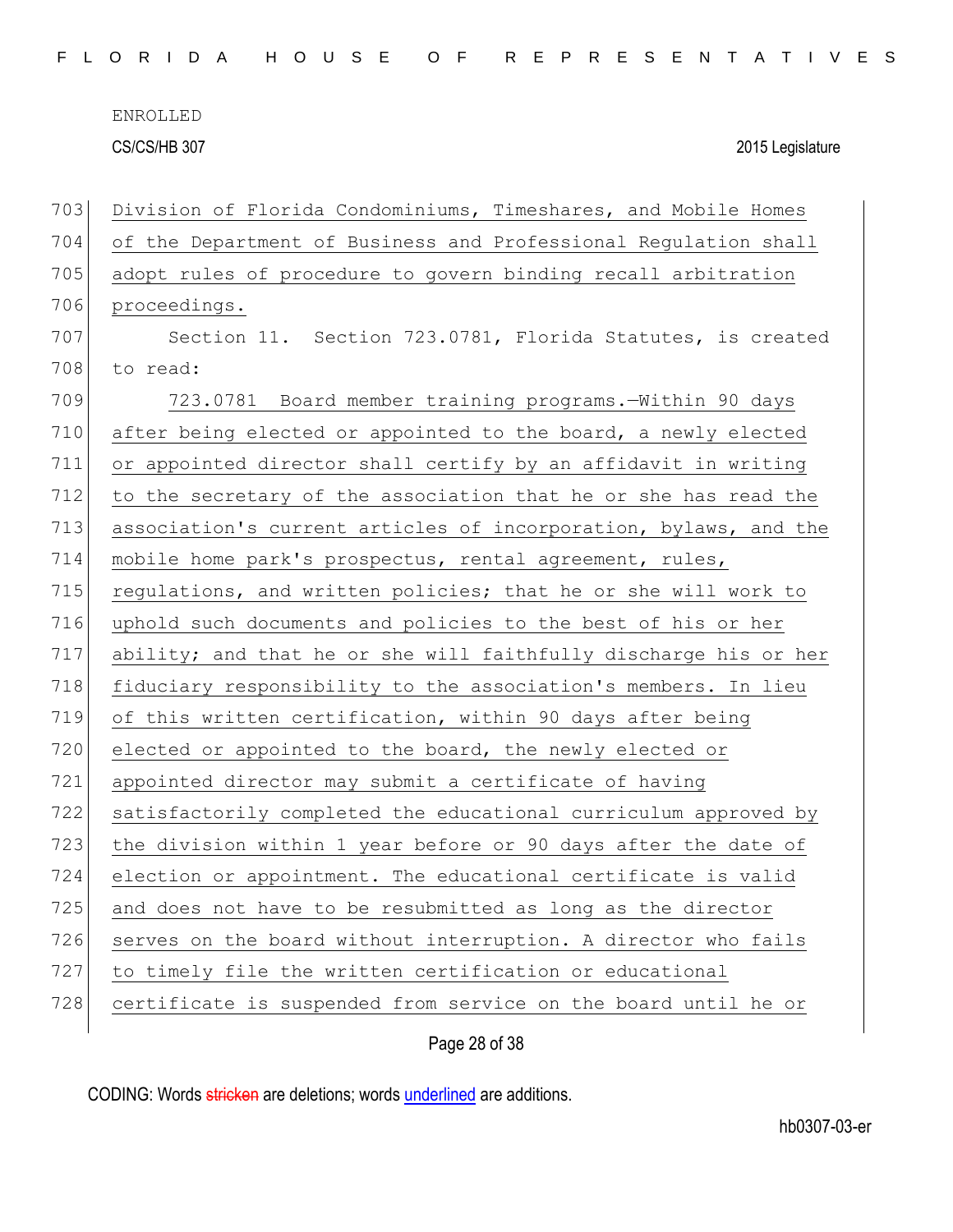| 729 | she complies with this section. The board may temporarily fill   |
|-----|------------------------------------------------------------------|
| 730 | the vacancy during the period of suspension. The secretary of    |
| 731 | the association shall retain a director's written certification  |
| 732 | or educational certificate for inspection by the members for 5   |
| 733 | years after the director's election or the duration of the       |
| 734 | director's uninterrupted tenure, whichever is longer. Failure to |
| 735 | have such written certification or educational certificate on    |
| 736 | file does not affect the validity of any board action.           |
| 737 | Section 12. Section 723.079, Florida Statutes, is amended        |
| 738 | to read:                                                         |
| 739 | 723.079 Powers and duties of homeowners' association.-           |
| 740 | (1)<br>An association may contract, sue, or be sued with         |
| 741 | respect to the exercise or nonexercise of its powers. For these  |
| 742 | purposes, the powers of the association include, but are not     |
| 743 | limited to, the maintenance, management, and operation of the    |
| 744 | park property.                                                   |
| 745 | The powers and duties of an association include those<br>(2)     |
| 746 | set forth in this section and ss. 723.075 and 723.077 and those  |
| 747 | set forth in the articles of incorporation and bylaws and any    |
| 748 | recorded declarations or restrictions encumbering the park       |
| 749 | property, if not inconsistent with this chapter.                 |
| 750 | An association has the power to make, levy, and<br>(3)           |
| 751 | collect assessments and to lease, maintain, repair, and replace  |
| 752 | the common areas upon purchase of the mobile home park.          |
| 753 | (4)<br>The association shall maintain the following items,       |
| 754 | when applicable, which constitute the official records of the    |
|     | Page 29 of 38                                                    |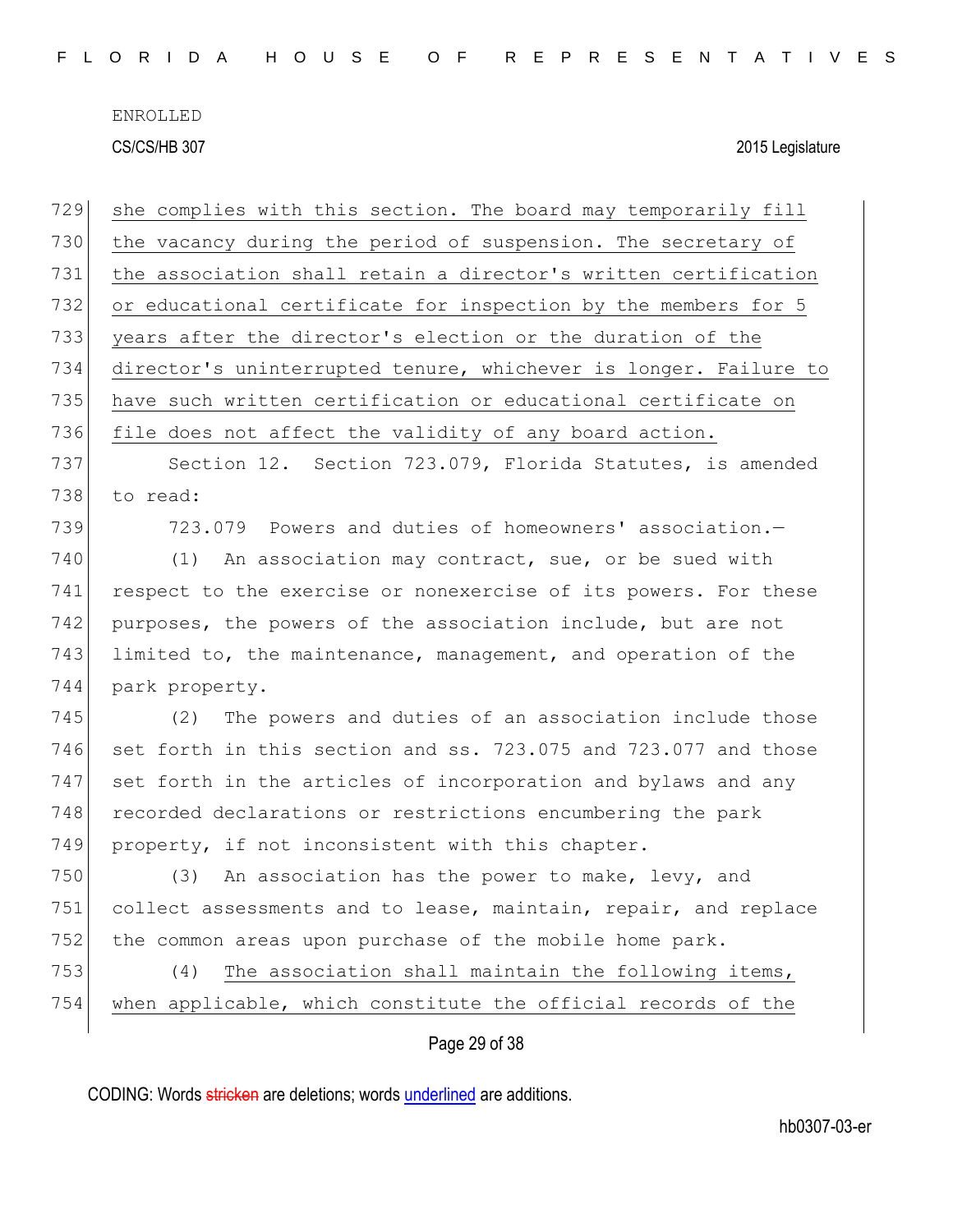755 association:

756 (a) A copy of the association's articles of incorporation 757 and each amendment to the articles of incorporation. 758 (b) A copy of the bylaws of the association and each 759 amendment to the bylaws. 760 (c) A copy of the written rules or policies of the 761 association and each amendment to the written rules or policies. 762 (d) The approved minutes of all meetings of the members, 763 the board of directors, and committees of the board, which 764 minutes must be retained within the state for at least 7 years. 765 (e) A current roster of all members and their mailing 766 addresses and lot identifications. The association shall also 767 maintain the e-mail addresses and the numbers designated by 768 members for receiving notice sent by electronic transmission of 769 those members consenting to receive notice by electronic 770 transmission. The e-mail addresses and numbers provided by 771 members to receive notice by electronic transmission shall be 772 removed from association records when consent to receive notice 773 by electronic transmission is revoked. However, the association 774 is not liable for an erroneous disclosure of the e-mail address 775 or the number for receiving electronic transmission of notices. 776 (f) All of the association's insurance policies or copies 777 thereof, which must be retained for at least 7 years. 778 (g) A copy of all contracts or agreements to which the 779 association is a party, including, without limitation, any 780 written agreements with the park owner, lease, or other

Page 30 of 38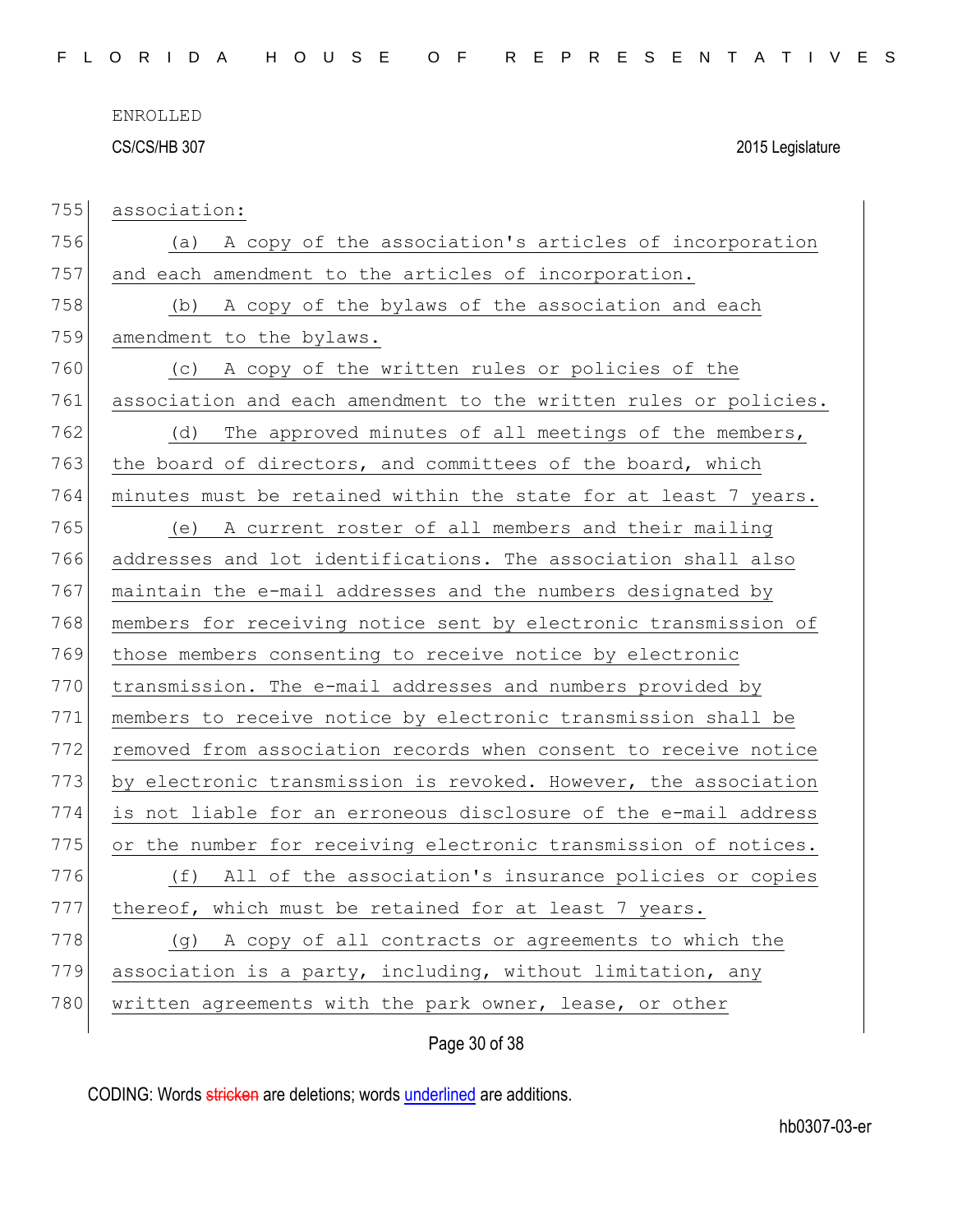|  |  |  |  |  |  | FLORIDA HOUSE OF REPRESENTATIVES |  |  |  |  |  |  |  |  |  |  |  |
|--|--|--|--|--|--|----------------------------------|--|--|--|--|--|--|--|--|--|--|--|
|  |  |  |  |  |  |                                  |  |  |  |  |  |  |  |  |  |  |  |

| 781 | agreements or contracts under which the association or its       |
|-----|------------------------------------------------------------------|
| 782 | members has any obligation or responsibility, which must be      |
| 783 | retained for at least 7 years.                                   |
| 784 | The financial and accounting records of the<br>(h)               |
| 785 | association, kept according to good accounting practices. All    |
| 786 | financial and accounting records must be maintained for a period |
| 787 | of at least 7 years. The financial and accounting records must   |
| 788 | include:                                                         |
| 789 | 1. Accurate, itemized, and detailed records of all               |
| 790 | receipts and expenditures.                                       |
| 791 | 2. A current account and a periodic statement of the             |
| 792 | account for each member, designating the name and current        |
| 793 | address of each member who is obligated to pay dues or           |
| 794 | assessments, the due date and amount of each assessment or other |
| 795 | charge against the member, the date and amount of each payment   |
| 796 | on the account, and the balance due.                             |
| 797 | 3. All tax returns, financial statements, and financial          |
| 798 | reports of the association.                                      |
| 799 | 4. Any other records that identify, measure, record, or          |
| 800 | communicate financial information.                               |
| 801 | (i) All other written records of the association not             |
| 802 | specifically included in the foregoing which are related to the  |
| 803 | operation of the association.                                    |
| 804 | The official records shall be maintained within the<br>(5)       |
| 805 | state for at least 7 years and shall be made available to a      |
| 806 | member for inspection or photocopying within 10 business days    |
|     | Page 31 of 38                                                    |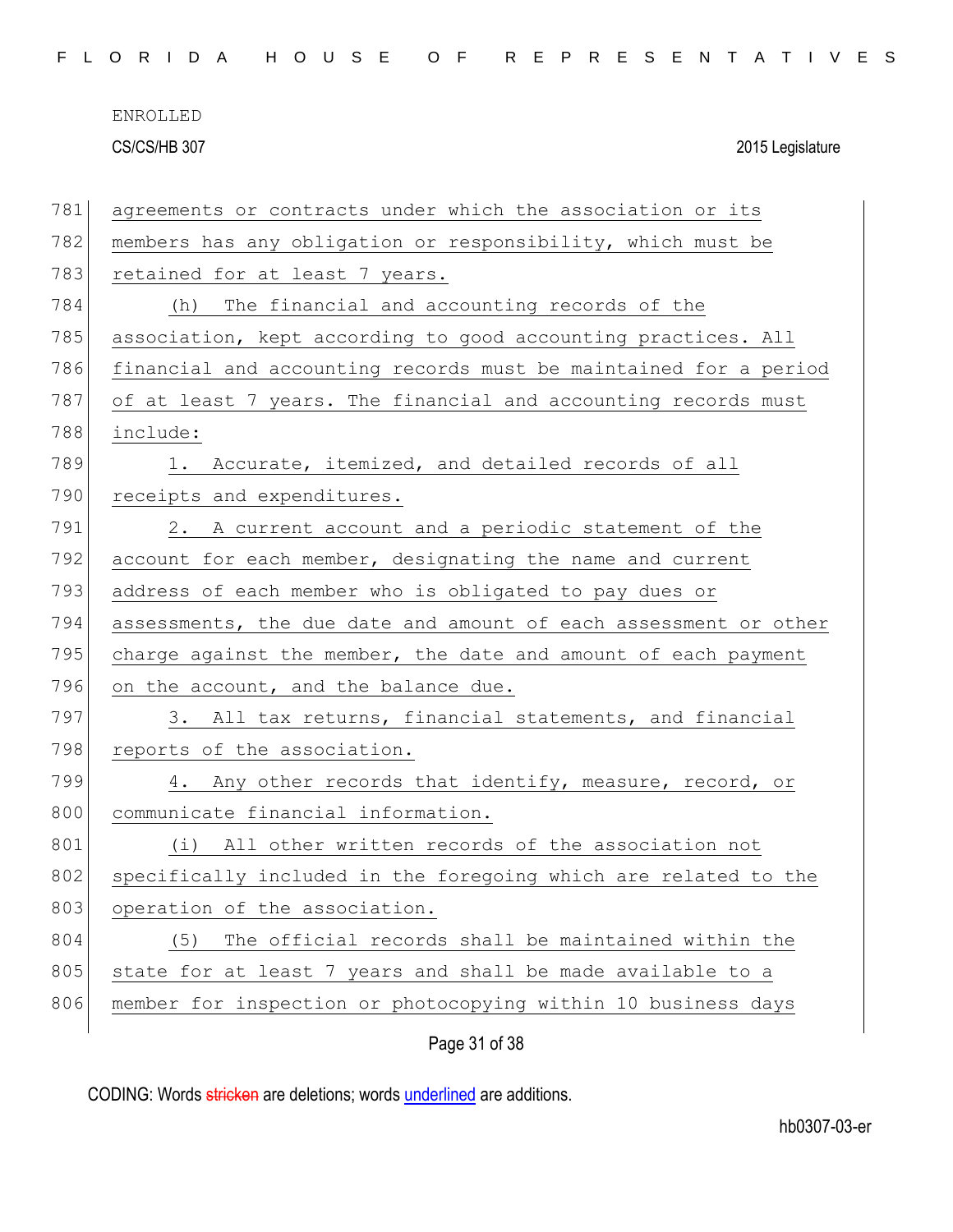| 807 | after receipt by the board or its designee of a written request  |
|-----|------------------------------------------------------------------|
| 808 | submitted by certified mail, return receipt requested. The       |
| 809 | requirements of this subsection are satisfied by having a copy   |
| 810 | of the official records available for inspection or copying in   |
| 811 | the park or, at the option of the association, by making the     |
| 812 | records available to a member electronically via the Internet or |
| 813 | by allowing the records to be viewed in electronic format on a   |
| 814 | computer screen and printed upon request. If the association has |
| 815 | a photocopy machine available where the records are maintained,  |
| 816 | it must provide a member with copies on request during the       |
| 817 | inspection if the entire request is no more than 25 pages. An    |
| 818 | association shall allow a member or his or her authorized        |
| 819 | representative to use a portable device, including a smartphone, |
| 820 | tablet, portable scanner, or any other technology capable of     |
| 821 | scanning or taking photographs, to make an electronic copy of    |
| 822 | the official records in lieu of the association's providing the  |
| 823 | member or his or her authorized representative with a copy of    |
| 824 | such records. The association may not charge a fee to a member   |
| 825 | or his or her authorized representative for the use of a         |
| 826 | portable device.                                                 |
| 827 | (a) The failure of an association to provide access to the       |
| 828 | records within 10 business days after receipt of a written       |
| 829 | request submitted by certified mail, return receipt requested,   |
| 830 | creates a rebuttable presumption that the association willfully  |
| 831 | failed to comply with this subsection.                           |
| 832 | (b) A member who is denied access to official records is         |
|     | Page 32 of 38                                                    |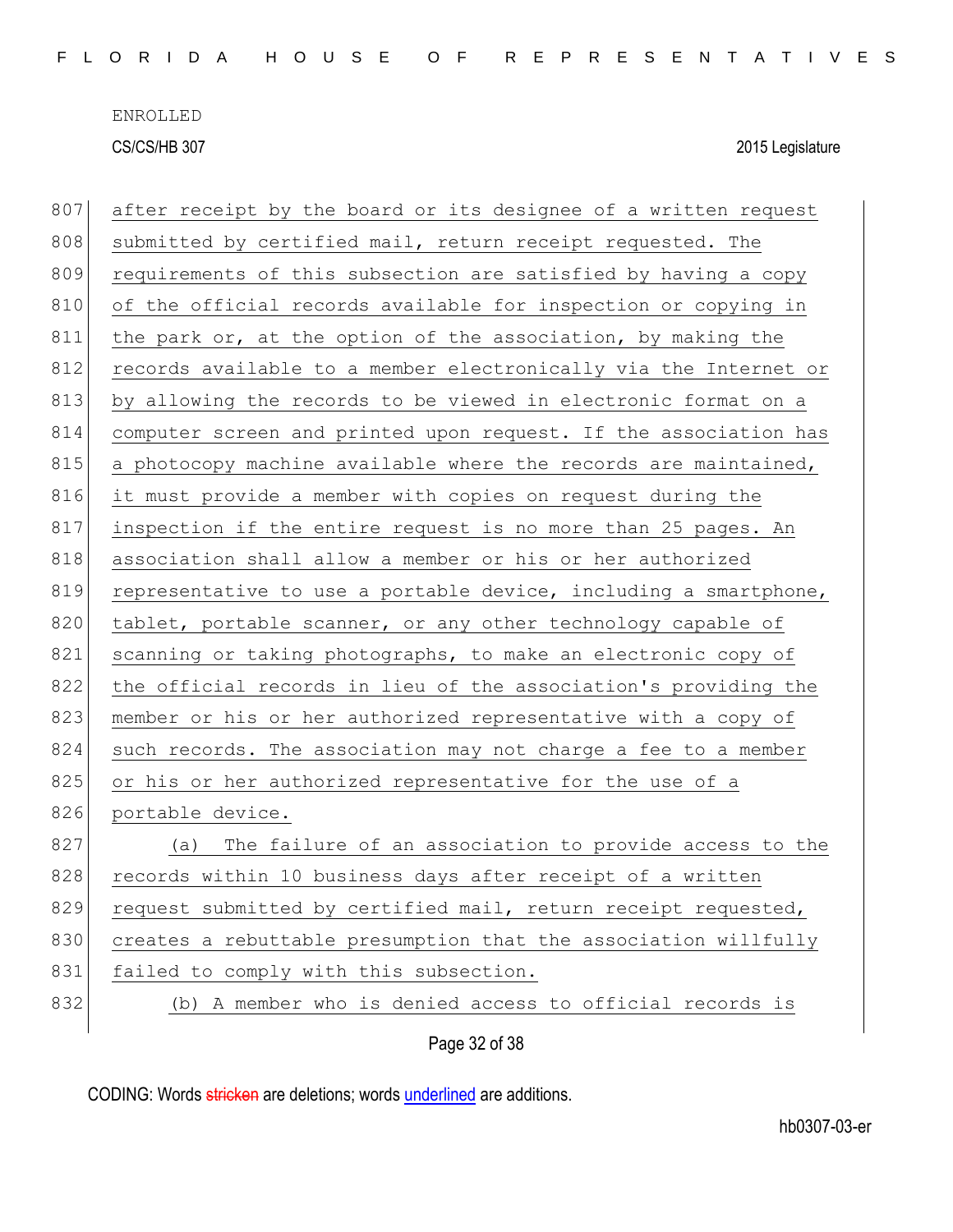| FLORIDA HOUSE OF REPRESENTATIVES |  |  |  |  |  |  |  |  |  |  |  |  |  |  |  |  |  |  |  |  |  |  |  |  |  |  |  |  |  |  |  |  |  |  |
|----------------------------------|--|--|--|--|--|--|--|--|--|--|--|--|--|--|--|--|--|--|--|--|--|--|--|--|--|--|--|--|--|--|--|--|--|--|
|----------------------------------|--|--|--|--|--|--|--|--|--|--|--|--|--|--|--|--|--|--|--|--|--|--|--|--|--|--|--|--|--|--|--|--|--|--|

| 833 | entitled to the actual damages or minimum damages for the        |
|-----|------------------------------------------------------------------|
| 834 | association's willful failure to comply with this subsection.    |
| 835 | The minimum damages are to be \$10 per calendar day up to 10     |
| 836 | days, the calculation to begin on the 11th business day after    |
| 837 | receipt of the written request, submitted by certified mail,     |
| 838 | return receipt requested.                                        |
| 839 | The association may adopt reasonable written rules<br>(C)        |
| 840 | governing the frequency, time, location, notice, records to be   |
| 841 | inspected, and manner of inspections, but may not require a      |
| 842 | member to demonstrate a proper purpose for the inspection, state |
| 843 | a reason for the inspection, or limit a member's right to        |
| 844 | inspect records to less than 1 business day per month. The       |
| 845 | association may impose fees to cover the costs of providing      |
| 846 | copies of the official records, including the costs of copying   |
| 847 | and for personnel to retrieve and copy the records if the time   |
| 848 | spent retrieving and copying the records exceeds 30 minutes and  |
| 849 | if the personnel costs do not exceed \$20 per hour. Personnel    |
| 850 | costs may not be charged for records requests that result in the |
| 851 | copying of 25 or fewer pages. The association may charge up to   |
| 852 | 25 cents per page for copies made on the association's           |
| 853 | photocopier. If the association does not have a photocopy        |
| 854 | machine available where the records are kept, or if the records  |
| 855 | requested to be copied exceed 25 pages in length, the            |
| 856 | association may have copies made by an outside duplicating       |
| 857 | service and may charge the actual cost of copying, as supported  |
| 858 | by the vendor invoice. The association shall maintain an         |
|     |                                                                  |

Page 33 of 38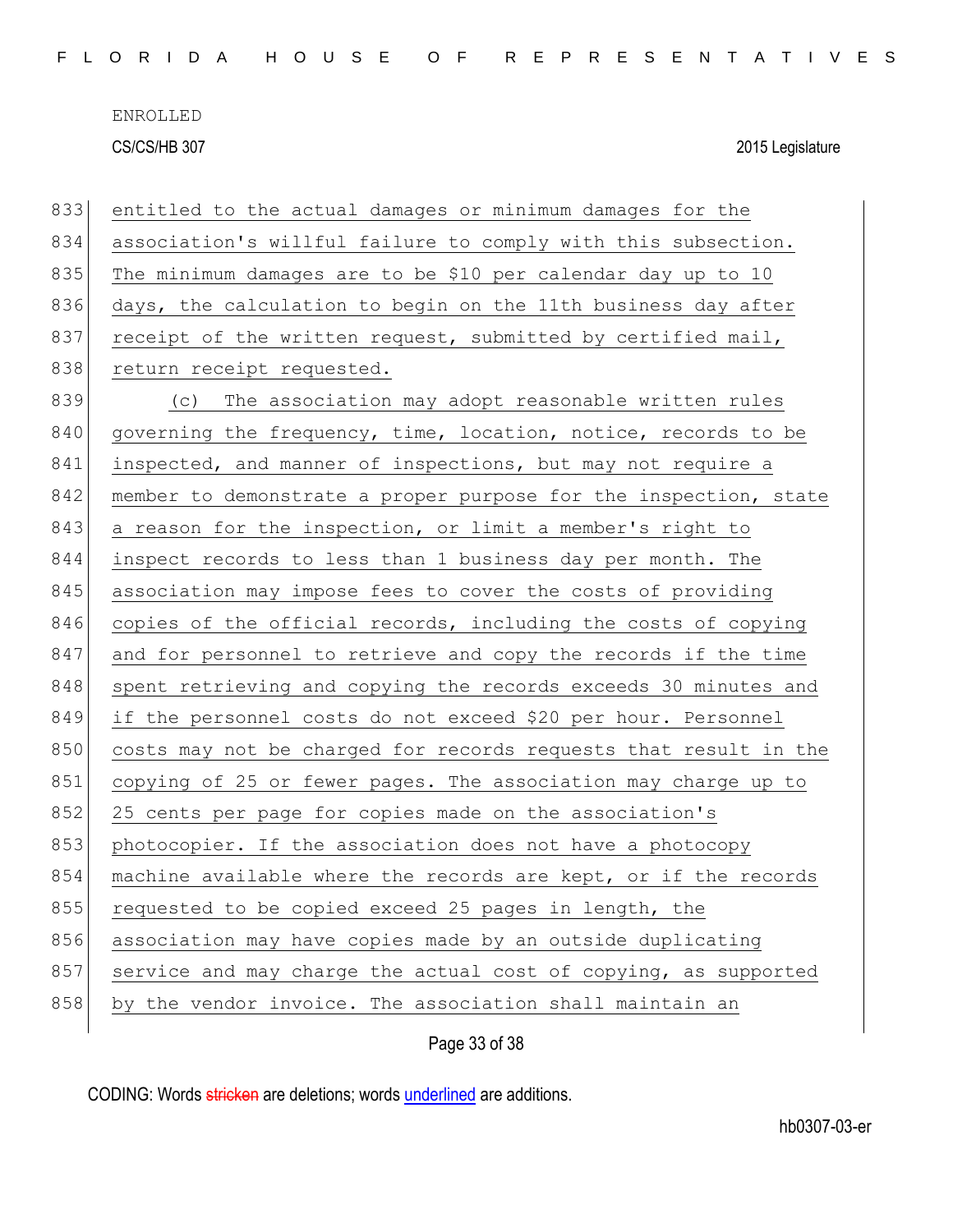|  |  |  |  |  |  | FLORIDA HOUSE OF REPRESENTATIVES |  |  |  |  |  |  |  |  |
|--|--|--|--|--|--|----------------------------------|--|--|--|--|--|--|--|--|
|  |  |  |  |  |  |                                  |  |  |  |  |  |  |  |  |

| 859 | adequate number of copies of the recorded governing documents,   |
|-----|------------------------------------------------------------------|
| 860 | to ensure their availability to members and prospective members. |
| 861 | Notwithstanding this paragraph, the following records are not    |
| 862 | accessible to members or home owners:                            |
| 863 | 1. A record protected by the lawyer-client privilege as          |
| 864 | described in s. 90.502 and a record protected by the work-       |
| 865 | product privilege, including, but not limited to, a record       |
| 866 | prepared by an association attorney or prepared at the           |
| 867 | attorney's express direction which reflects a mental impression, |
| 868 | conclusion, litigation strategy, or legal theory of the attorney |
| 869 | or the association and which was prepared exclusively for civil  |
| 870 | or criminal litigation, for adversarial administrative           |
| 871 | proceedings, or in anticipation of such litigation or            |
| 872 | proceedings until the conclusion of the litigation or            |
| 873 | proceedings.                                                     |
| 874 | 2. E-mail addresses, telephone numbers, facsimile numbers,       |
| 875 | emergency contact information, any addresses for a home owner    |
| 876 | other than as provided for association notice requirements, and  |
| 877 | other personal identifying information of any person, excluding  |
| 878 | the person's name, lot designation, mailing address, and         |
| 879 | property address. Notwithstanding the restrictions in this       |
| 880 | subparagraph, an association may print and distribute to home    |
| 881 | owners a directory containing the name, park address, and        |
| 882 | telephone number of each home owner. However, a home owner may   |
| 883 | exclude his or her telephone number from the directory by so     |
| 884 | requesting in writing to the association. The association is not |

Page 34 of 38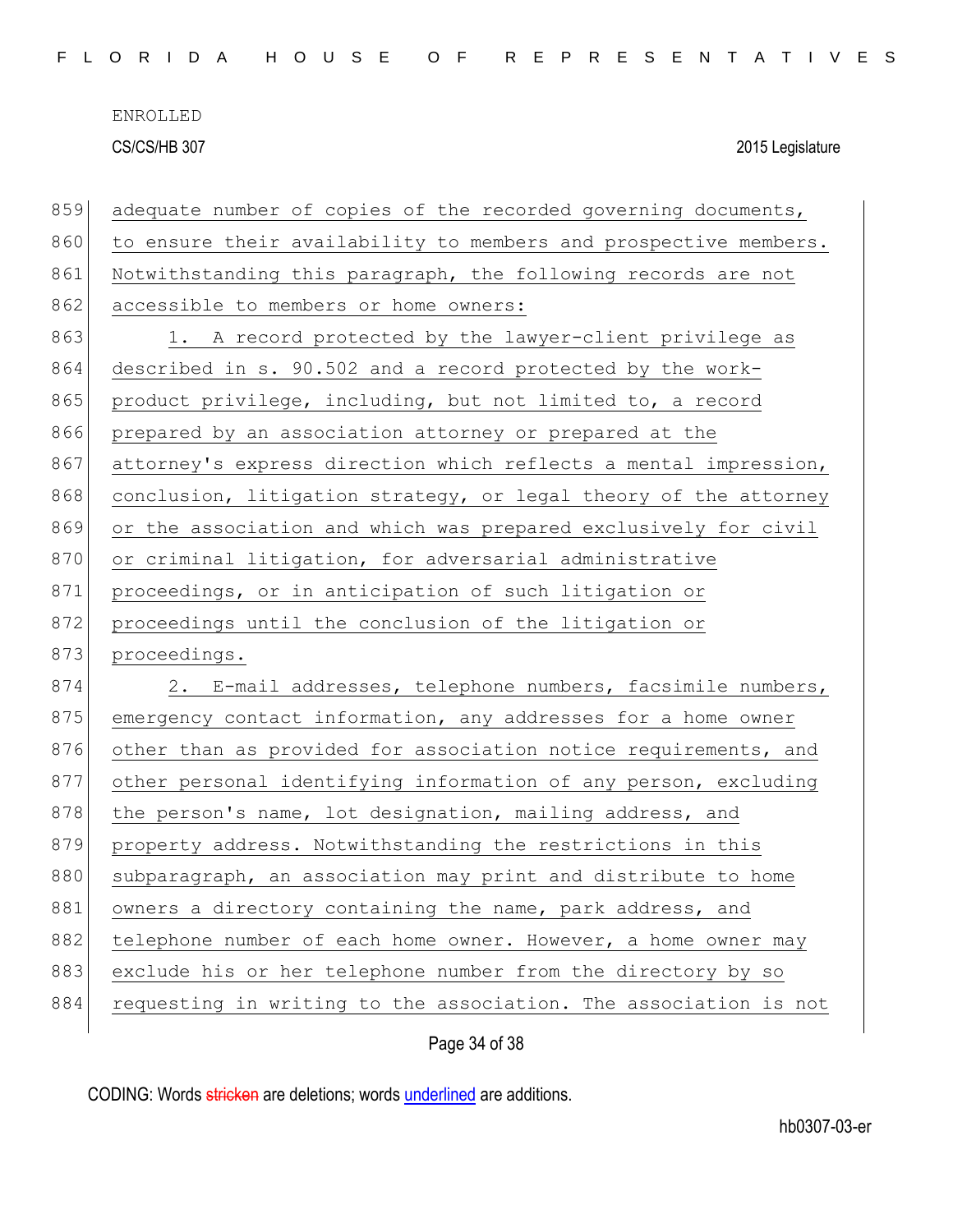| FLORIDA HOUSE OF REPRESENTATIVES |  |  |  |  |  |  |  |  |  |  |  |  |  |  |  |  |  |  |  |  |  |  |  |  |  |  |  |  |  |  |  |
|----------------------------------|--|--|--|--|--|--|--|--|--|--|--|--|--|--|--|--|--|--|--|--|--|--|--|--|--|--|--|--|--|--|--|
|----------------------------------|--|--|--|--|--|--|--|--|--|--|--|--|--|--|--|--|--|--|--|--|--|--|--|--|--|--|--|--|--|--|--|

| 885 | liable for the disclosure of information that is protected under |
|-----|------------------------------------------------------------------|
| 886 | this subparagraph if the information is included in an official  |
| 887 | record of the association and is voluntarily provided by a home  |
| 888 | owner and not requested by the association.                      |
| 889 | A electronic security measure that is used by the<br>3.          |
| 890 | association to safeguard data, including passwords.              |
| 891 | The software and operating system used by the<br>4.              |
| 892 | association which allows the manipulation of data, even if the   |
| 893 | home owner owns a copy of the same software used by the          |
| 894 | association. The data is part of the official records of the     |
| 895 | association.                                                     |
| 896 | An outgoing board or committee member must relinquish<br>(6)     |
| 897 | all official records and property of the association in his or   |
| 898 | her possession or under his or her control to the incoming board |
| 899 | within 5 days after the election or removal. An association      |
| 900 | shall maintain accounting records in the county where the        |
| 901 | property is located, according to good accounting practices. The |
| 902 | records shall be open to inspection by association members or    |
| 903 | their authorized representatives at reasonable times, and        |
| 904 | written summaries of such records shall be supplied at least     |
| 905 | annually to such members or their authorized representatives.    |
| 906 | The failure of the association to permit inspection of its       |
| 907 | accounting records by members or their authorized                |
| 908 | representatives entitles any person prevailing in an enforcement |
| 909 | action to recover reasonable attorney's fees from the person in  |
| 910 | control of the books and records who, directly or indirectly,    |
|     | Page 35 of 38                                                    |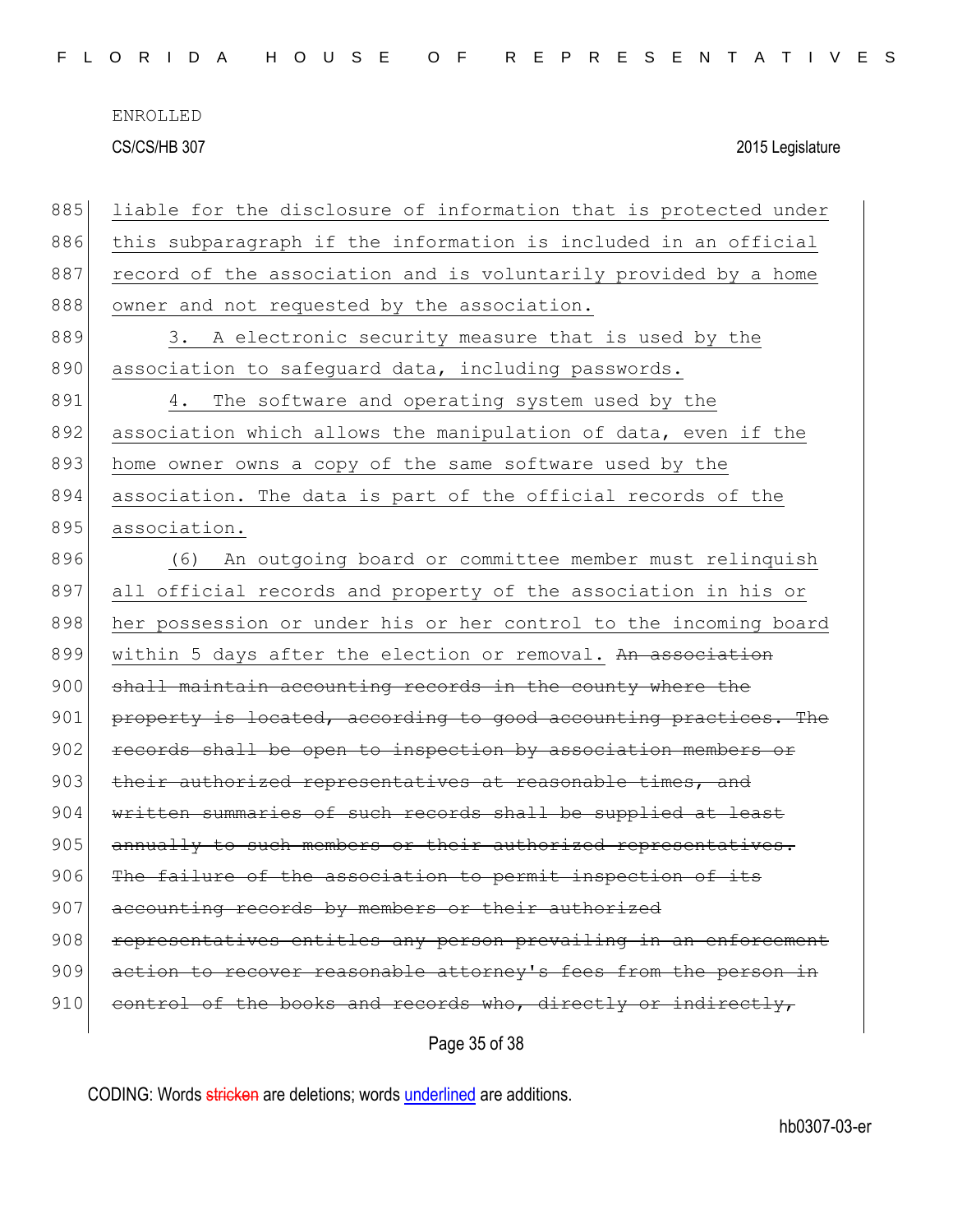911 knowingly denied access to the books and records for inspection.  $912$  The records shall include, but shall not be limited to: 913  $(a)$  A record of all receipts and expenditures.  $914$  (b) An account for each member, designating the name and 915 current mailing address of the member, the amount of each 916 assessment, the dates on which and amounts in which the  $917$  assessments come due, the amount paid upon the account, and the 918 balance due. 919  $(7)$   $(5)$  An association has the power to purchase lots in  $920$  the park and to acquire, hold, lease, mortgage, and convey them. 921  $(8)$  (6) An association shall use its best efforts to obtain 922 and maintain adequate insurance to protect the association and 923 the park property upon purchase of the mobile home park. A copy 924 of each policy of insurance in effect shall be made available 925 for inspection by owners at reasonable times. 926 (9) $\left(7\right)$  An association has the authority, without the 927 joinder of any home owner, to modify, move, or create any 928 easement for ingress and egress or for the purpose of utilities 929 if the easement constitutes part of or crosses the park property 930 | upon purchase of the mobile home park. This subsection does not 931 authorize the association to modify or move any easement created 932 in whole or in part for the use or benefit of anyone other than 933 the members, or crossing the property of anyone other than the 934 members, without his or her consent or approval as required by 935 law or the instrument creating the easement. Nothing in this 936 subsection affects the rights of ingress or egress of any member

### Page 36 of 38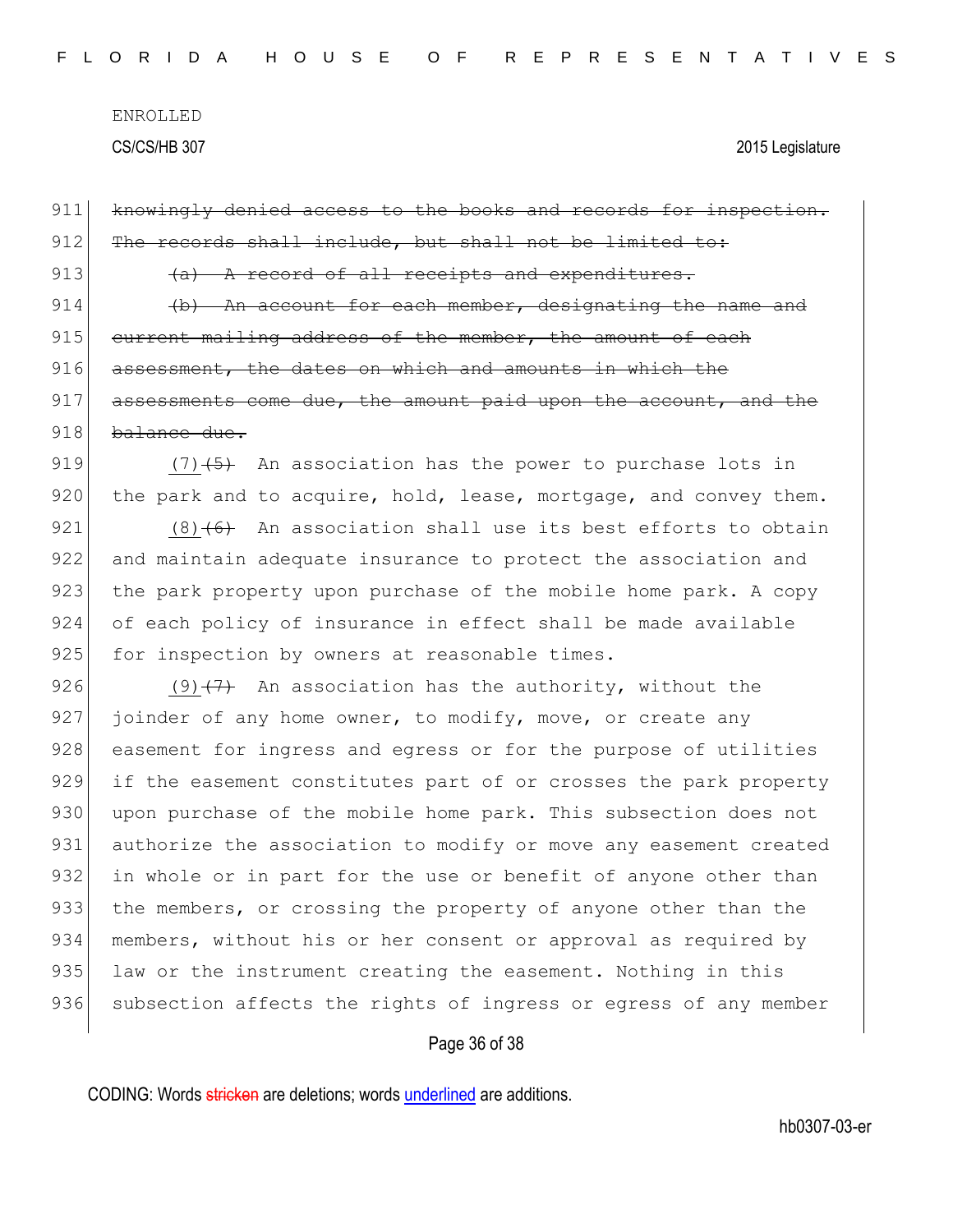937 of the association.

938  $(10)$   $(8)$  Any mobile home owners' association or group of 939 residents of a mobile home park as defined in this chapter may 940 conduct bingo games as provided in s. 849.0931.

941 (11) $(9)$  An association organized under this chapter may 942 offer subscriptions, for the purpose of raising the necessary 943 funds to purchase, acquire, and operate the mobile home park, to 944 its members or other owners of mobile homes within the park. 945 Subscription funds collected for the purpose of purchasing the 946 park shall be placed in an association or other escrow account 947 prior to purchase, which funds shall be held according to the 948 terms of the subscription agreement. The directors shall 949 maintain accounting records according to generally accepted 950 accounting practices and shall, upon written request by a 951 subscriber, furnish an accounting of the subscription fund 952 escrow account within 60 days of the purchase of the park or the 953 ending date as provided in the subscription agreement, whichever 954 occurs first.

955  $(12)$   $(140)$  For a period of 180 days after the date of a 956 purchase of a mobile home park by the association, the 957 association shall not be required to comply with the provisions 958 of part V of chapter 718,  $\theta$ r part V of chapter 719, or part II 959 of chapter 720, as to mobile home owners or persons who have 960 executed contracts to purchase mobile homes in the park.

961 (13)<del>(11)</del> The provisions of subsections <del>subsection</del> (4) and 962 (7) shall not apply to records relating to subscription funds

### Page 37 of 38